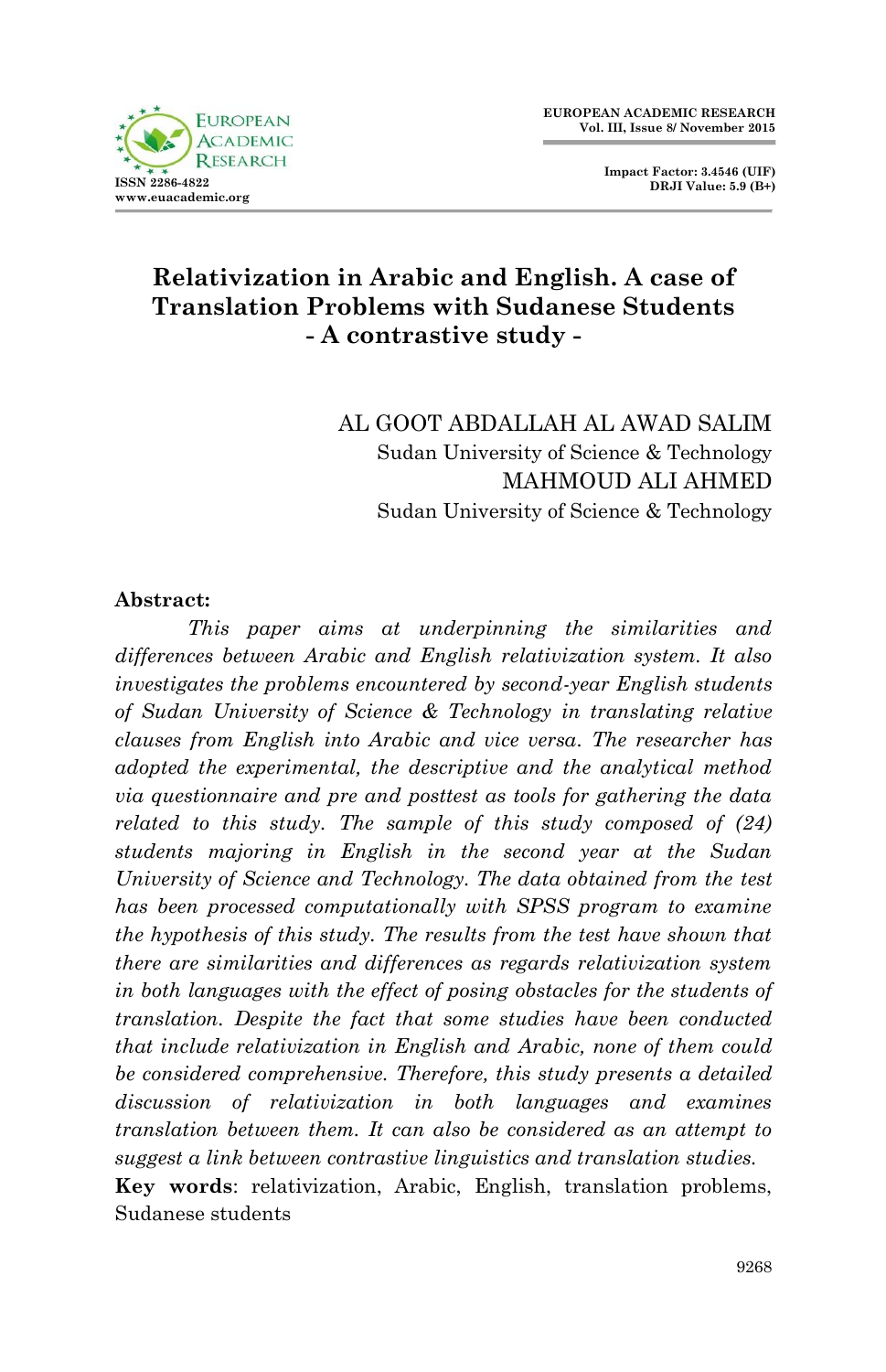#### **A brief Overview**

Languages are the means of communication and debate among human beings and nations. The ever increasing processes of globalization have made the world such a small village to the extent that no nation can live quite independently of the other nations. Though each nation has its different tongue, they need to communicate with their neighbor nations. Therefore, the need for translation is rising all over the world. Translation needs competent translators whose main tool is languages which consist of words and words are structured together to form meaningful sentences and texts for communication. Relativization is one of the basic structures of languages and it is a universal phenomenon that exists in most if not all human languages. Thus, relative clauses are found in both English and Arabic. As will be shown later in the next chapters, relative clause formation in English and Arabic appears to be similar in many aspects; however, there are certain aspects which are distinct (Hamadallah and Tushyeh, 1998: 141).

## **Modern Standard Arabic and Relativization**

The variety of Arabic which shall be considered in the present study is the Standard Modern Arabic(henceforth MSA), the type of Arabic employed in formal public address, over radio and television, classroom settings, lectures and conferences and religious ceremonial. Due to the great universality of its applicability, Modern Standard Arabic has been chosen to be contrasted with English in this study. The phonology, morphology and syntax of Arabic literary language are more complex and comprehensive to provide a solid ground for conducting such a study.

Two influential and opposed forces have affected the development of the vocabulary and syntax of MSA. A reform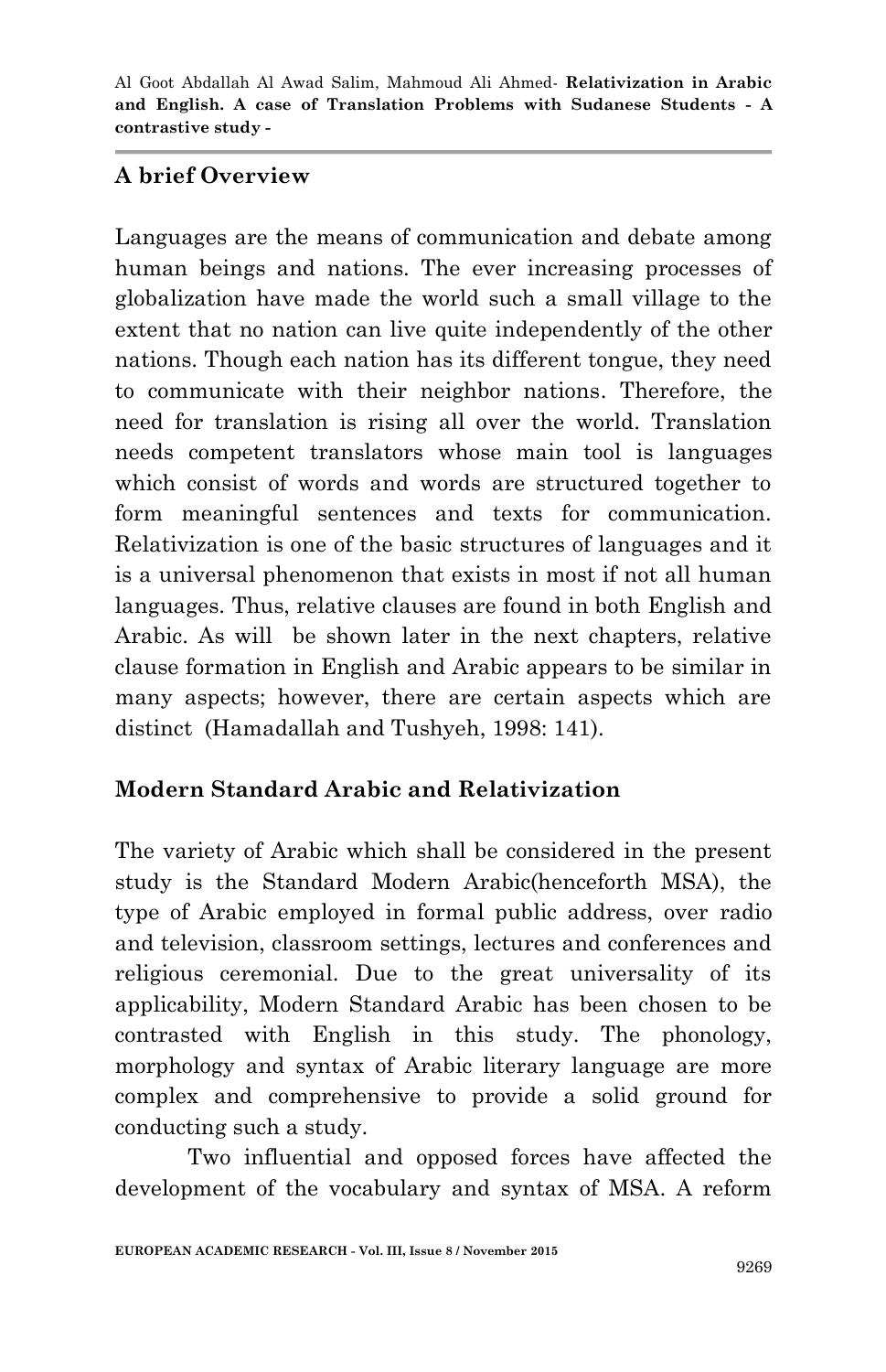movement began toward the end of the last century in *Syria* which has reawakened and popularized the old conviction of educated Arabs that ancient Arabia, of pre-Islamic times, which became the classical form of the language in the early centuries of Islam, is better and more correct than any later form. Advocates of this purist doctrine have held that new vocabulary must be derived wholly in accordance with the ancient models or by semantic extension of older forms. They have insisted on the replacement of all foreign loanwords with purely Arabic forms and expressions. The purists have had considerable influence on the development of modern literary Arabic although there has been widespread protest against their extreme point of view. At the same time, and under the increasing influence of Western Civilization, Arab writers and journalists have had to deal with a host of new concepts and ideas previously alien to the Arab way of life. As actual usage demonstrates, the purists have been unable to cope with the sheer bulk of new linguistic material which has had to be incorporated into the language to make it current with advances in world knowledge. The result is seen in the tendency of many writers, especially the fields of science and technology, simply to adapt foreign words from the European languages. Syntax and Morphology of MSA was also subjected to a kind of reform to help accommodate new loan forms into the main stream of the language.

In the present study which seeks to handle only the relative clauses of MAS contrastively with that of English, the researcher is guided by such immense experience as a classroom practitioner and a translator to come up with a working project that will help students render forms of relative clauses quite effortlessly from Arabic into English.

The present study derives its importance from the fact that it addresses an issue that relates to the field of translation which has grown immensely significant in today's world for the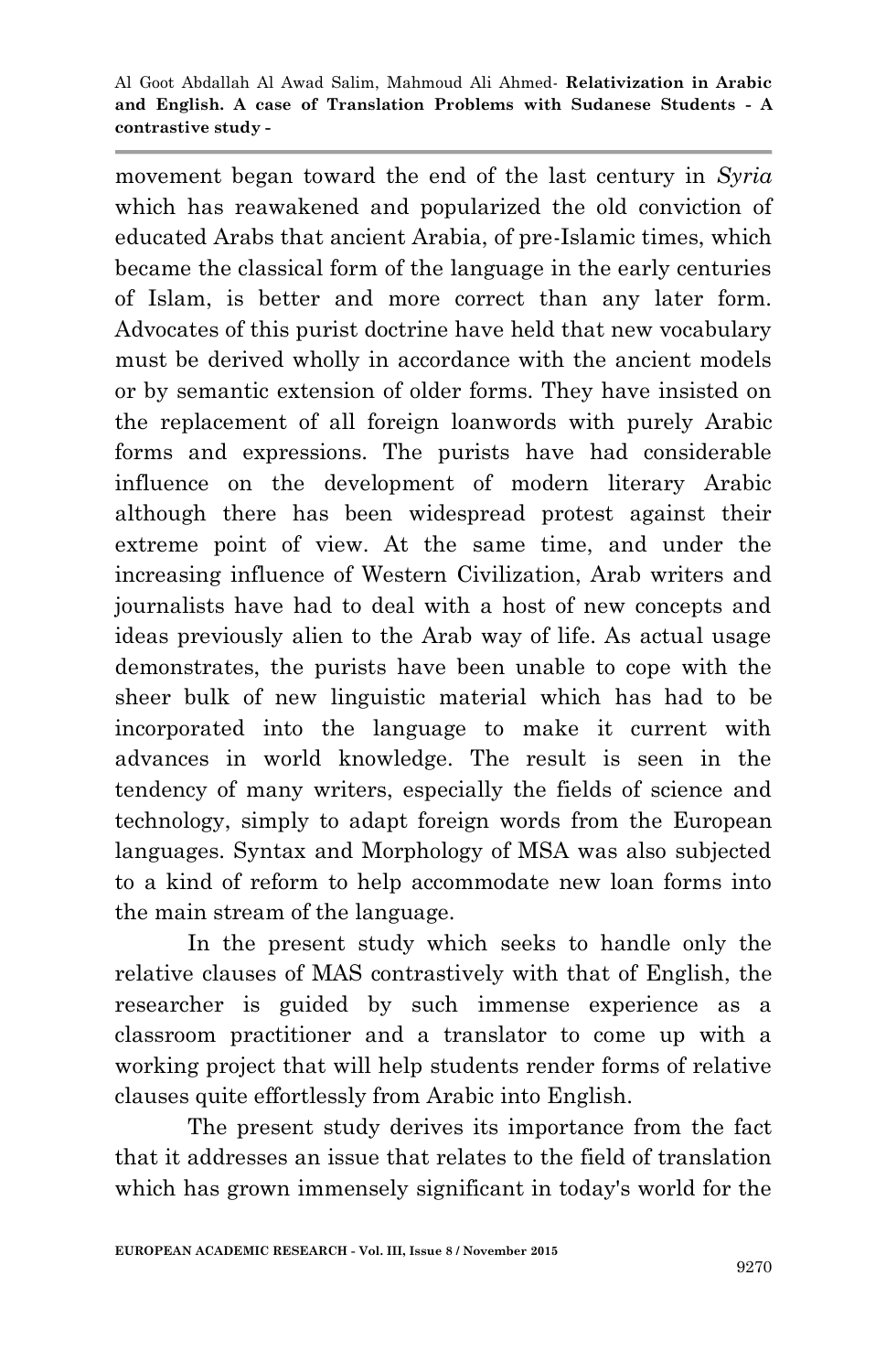purpose of communication in a digital world quite often described as a small village. The continuous growing need for translation calls for rigorous research to be carried out in different language aspects to facilitate the very process of translating, especially in contrastive studies. Translation as a discipline requires competent translators who are well informed in the discipline namely language. It goes without saying that language is a composite of morphemes and words that are combined to form sensible structures specifically sentences. Relative clauses are important parts of language structures without whose good knowledge it will be impracticable to form meaningful structures.

Relative clauses or relativization is a basic component of all worlds' languages even those with no writing system. Consequently, good knowledge of relativization in English and Arabic are prerequisite for any student of translation. To the best of the researcher's knowledge, Relativization in English and Arabic has some common ground, a fact that will certainly help facilitate the process of addressing the issue. Similarities and differences between Arabic and English relative clauses will be discussed thoroughly in later chapters, namely chapter three.

As a classroom practitioner, the researcher noticed that undergraduate students of translation make terrible errors in translation in general. The situation worsens even more when it comes to translating relative clauses from English into Arabic and the opposite is also true. The problem arises mainly out of the fact that the students have received no previous training in the area of contrastive linguistics before they embark on their translation courses. They studied relative clauses as part of their English grammar courses in a way that has nothing to do with translation. Students , themselves start their translation course believing that the area of relative clauses is simple as they have already did part of that in secondary schools and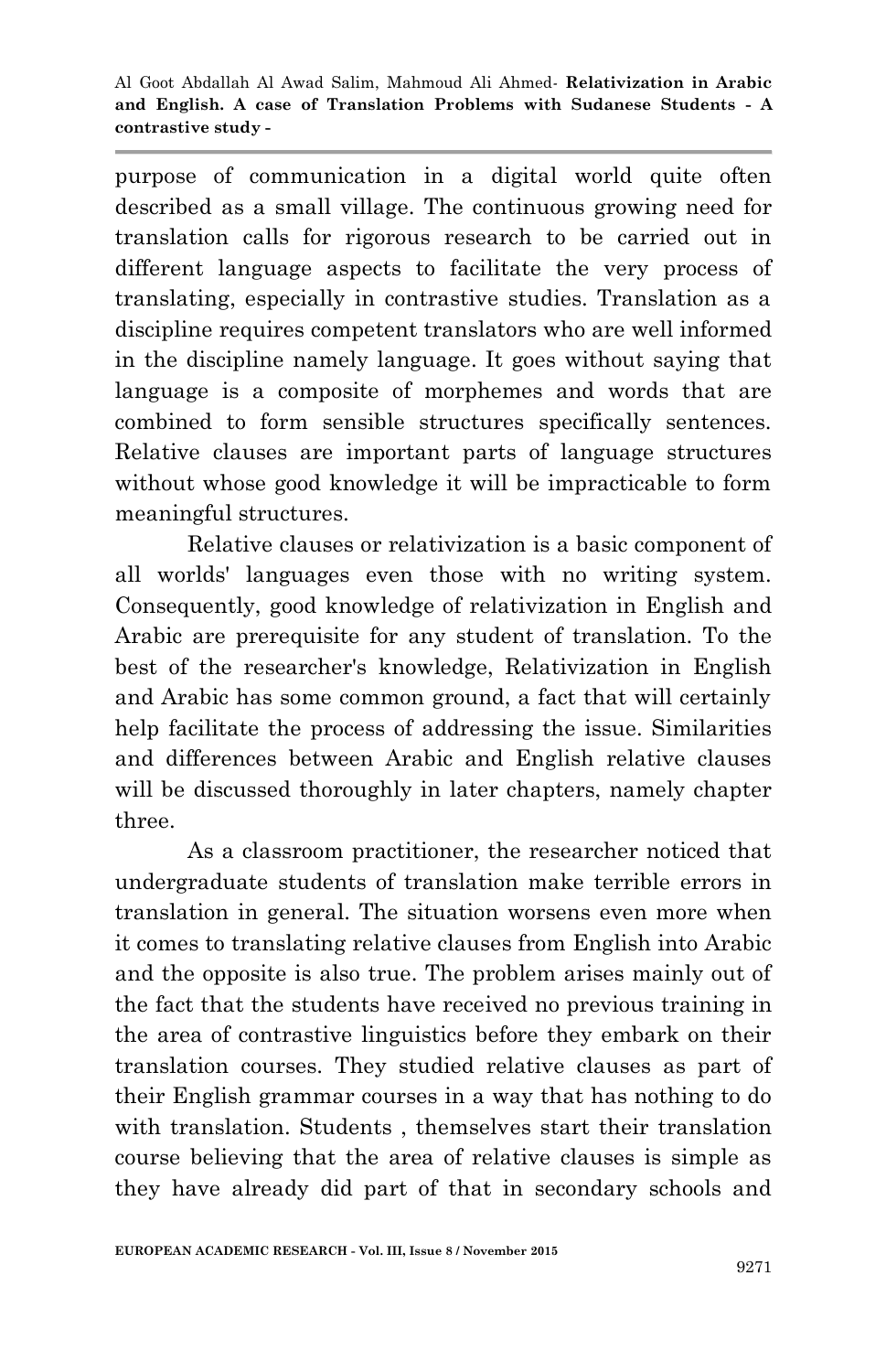their preliminary year English program and that they know how to use them properly, not knowing that in translation the situation is entirely different.

The problem with translation is that there are more practitioners of the discipline who picked it up through sheer practice without prior thorough training in linguistics and more particularly the theory of translation, translation problems, strategies and solutions. Therefore, graduates majoring in English, lured by the promising market of translation particularly in rich oil countries, have opted for translation as a profession. So, to help alter this awkward situation a need for the inclusion of translation syllabus at undergraduate level is immensely required. In the present research, the researcher seeks to provide a clear look at the relative clauses both in English and Arabic with the aim of exploring the possibility of translating them from English into Arabic and vice versa. So many areas in English and Arabic need to be examined for the purpose of furnishing English Language Departments at our universities with a sensible translation syllabus.

The researcher sets out in the present study to examine in terms of contrastive analysis those points of similarities and differences in English and Arabic relativization. All areas of relative clauses in English are satisfactorily covered in the present research right from the definition to the position of the relative clauses in language structures. To determine some of the essential properties of the relative clauses in both languages, the study addressed the syntactic and semantic functions of the relative clauses as the latter is closely connected with the hub of translation.

A relative clause is a subordinate clause that modifies a noun, Leech. et.al.(1982),Eckersley, C.E (1960), Thomas, L. (1993). To illustrate this point, let's look at the following structure, which is essentially a noun phrase "the woman who betrayed her husband", which contains the noun "woman", which is modified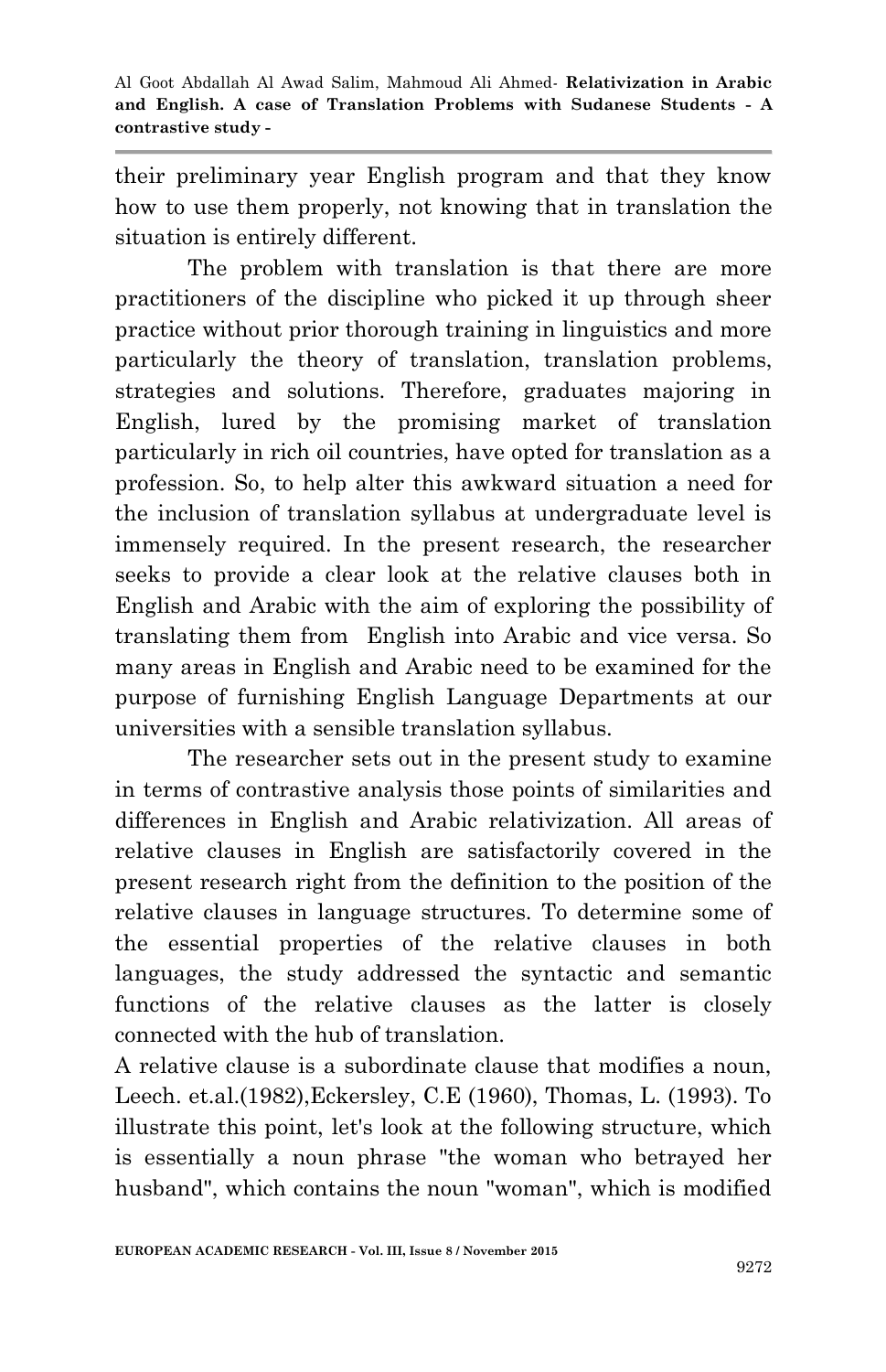by the relative clause "who betrayed her husband". In English relative clauses are preceded by relative pronouns such as who, that, which and so on, and they are technically known as complementizers, followed by an antecedent, which is either the subject of the main clause or its object or any other verb-phrase relationship. Relative structures have two basic components: the antecedent and the relative clause. The two parts are joined by a relative pronoun, as in the example "this is the politician who deceived his people". In this construction, the politician is the antecedent and is the subject of the sentence, whereas "who deceived his people" is the relative clause underscoring the antecedent "politician". As they are subordinate in syntactic rank and add information to the nouns, relative clauses are called adjective clauses.

In Arabic relative clauses are subordinate adjective clauses, as was already mentioned above, in that they have the function of a modifier that adds information to the noun they are attached to. The relative clause (**انصهة هةًج )**follows the relative noun (**وصولًان إسى** (for the purpose of clarifying the meaning of the relative noun and its antecedent. The relative noun cannot stand in isolation as it has no meaning without the relative clause. To provide sense or meaning the relative noun must have what is technically known as the "referent pronoun"(**انساتط أو انعائد**(, that refers to the relative noun **اإلسى )وصولًان**(, for example *"gra?tu al magal aladhi ktabtahu ams*" "I read the article you wrote yesterday." The part "hu" attached to the verb *katbt* is known as clitic object pronoun and refers back to the relative noun "aladhi".

Two types of adjective clauses are readily recognizable in Arabic. They are defining and non-defining. The defining clause needs a relative noun which is *connected*, while the nondefining does not require a relative noun, that is *unconnected*.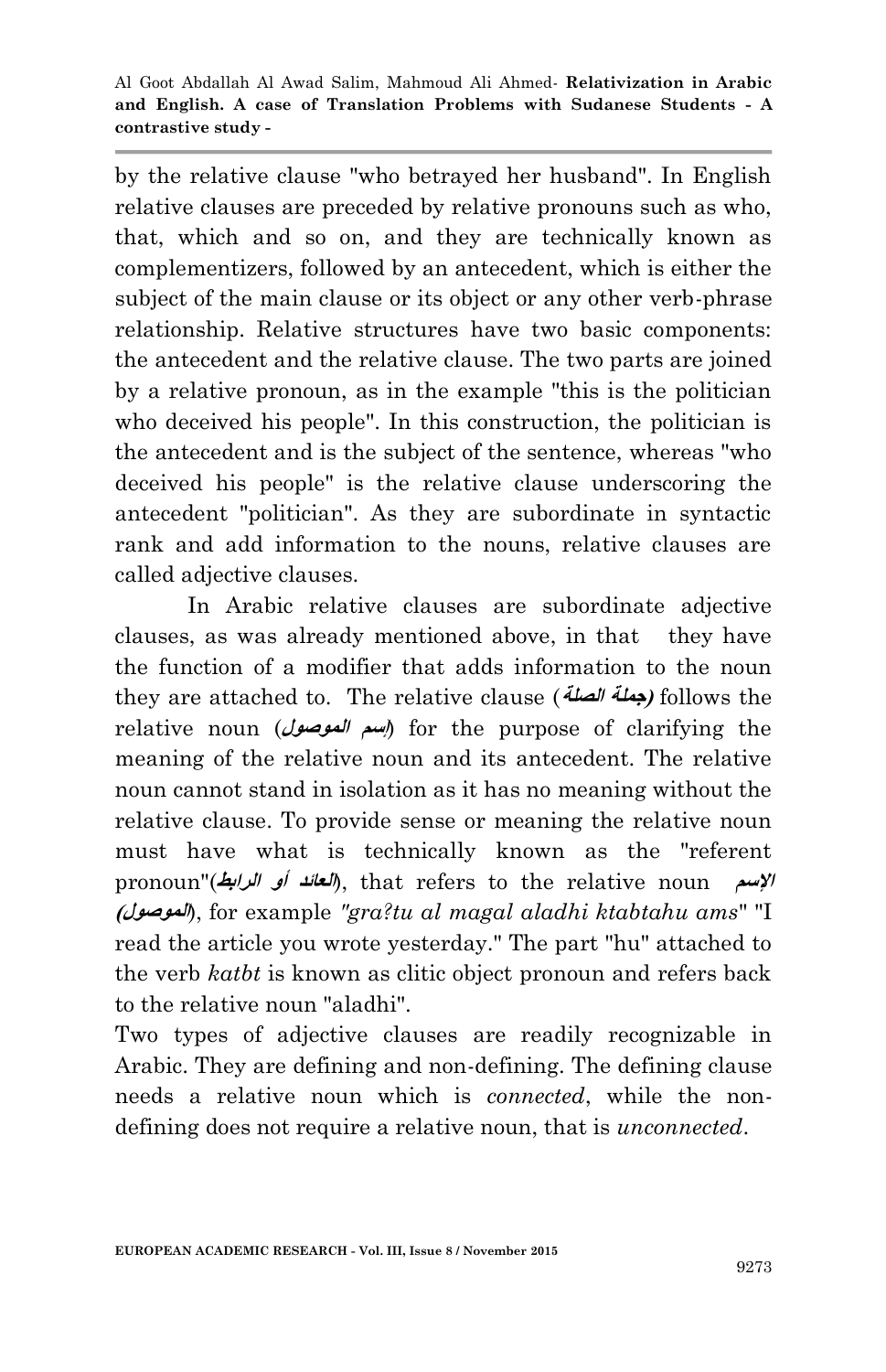#### **Relativization in English**

Generally, clauses that function inside the noun phrase as modifiers are called relative clauses (RCs), i.e. relative clauses are typically found as a part of a noun phrase and provide some information about the person or thing indicated by the head of a noun phrase (Park, 2000: 4; Yule, 2000: 240).

According to Crystal (2003: 148), "The most complex kind of postmodification in the noun phrase is a finite clause … introduced by the set of pronouns *who(m), whose, which, that*, or 'zero'. These are the **relative pronouns**… and the clause they introduce is known as a **relative clause**." He (ibid: 151) adds that "Relative clauses need to be distinguished from a second type of finite clause which can postmodify a noun: the **appositive** clause". This seems to be very similar to a relative clause introduced by *that*. Compare these two sentences:

- (1) The story that she told her brother is not true. (Relative)
- (2) The story that she killed her brother is not true. (Appositive)

The first sentence is relative: "that" can be replaced by "which" and the sentence becomes *the story which she told her brother is not true*. The second is appositive: "that" cannot be replaced by which", and the sentence means *the story is that she killed her brother and the story is not true* (Govande, 2010). In addition, Hudson (1990: 383) says that "One of the typological characteristics of English is the wide range of 'relativization strategies' that it allows". And as it is well known that complement clauses modify verbs (e.g. as objects; Miller, 2002: 64), relative clauses modify nouns. In older descriptions, relative clauses were called adjectival clauses, reflecting the fact that adjectives also modify nouns (Miller, 2002: 64).

- (3) The available money.
- (4) The money which is available.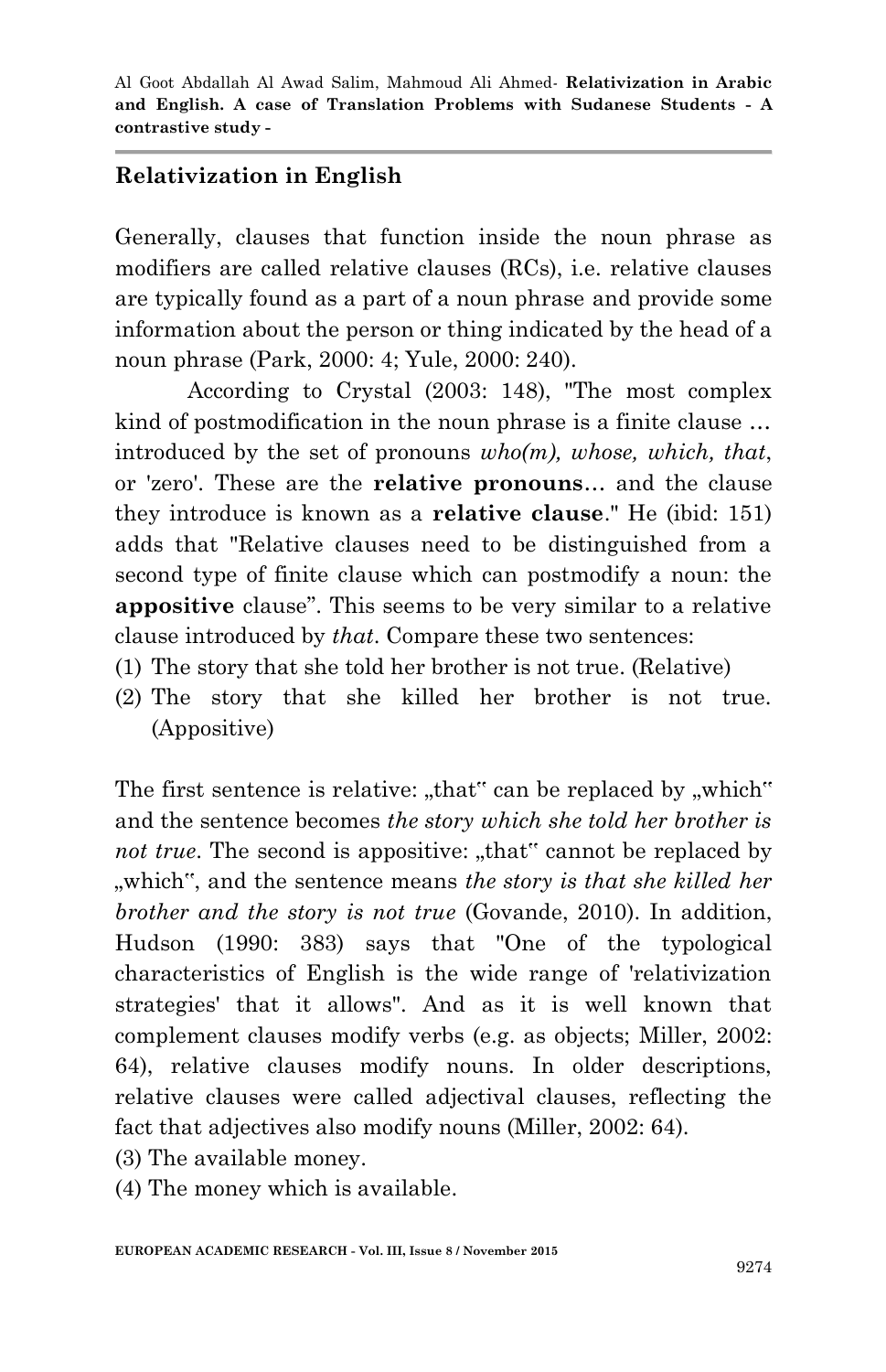One feature that distinguishes between adjectives and relative clauses in English is that the former precede nouns while the latter follow them.

Reibel and Schane (1969: 225) say that:

"Relativization is the process whereby a sentence is embedded as a modifier in a noun phrase. In this way the relative clause becomes the source of productive instances of both pre- and post modifiers. Involving as it does the introduction of relative pronouns, the movement of constituent, and various deletions, relativization provides a rich source of insight into other areas of the structure of English".

#### **Definition of Relative Clauses**

According to Roberts (1997: 288) "Relative clauses are whclauses, but they are not interrogatives. In contrast to interrogative clauses, they can only be subordinate. This is because relative clauses function as modifiers." Radford (2004: 233) says that "They are called **relative clauses** because they contain a **relative pronoun**… that 'relates' (i.e. refers back) to an… antecedent in a higher clause". For example the clause in brackets, in example (5) below, is a relative clause:

(5) The man [who crossed Antarctica] was happy.

However, some relative clauses do not include relative pronouns. These are called **zero relative pronouns.** Miller (2002: 64,65) states that "The term 'relative' goes back to the Roman grammarians, who called the Latin equivalent of *which, who* and so on relative pronouns because they referred to a noun. *Refer* derives from the Latin verb *referre*, an irregular verb whose past participle passive is *relatus*, from which 'relative' derives".

English relative clauses are introduced normally by relative pronouns and modify the noun phrase (NP) preceding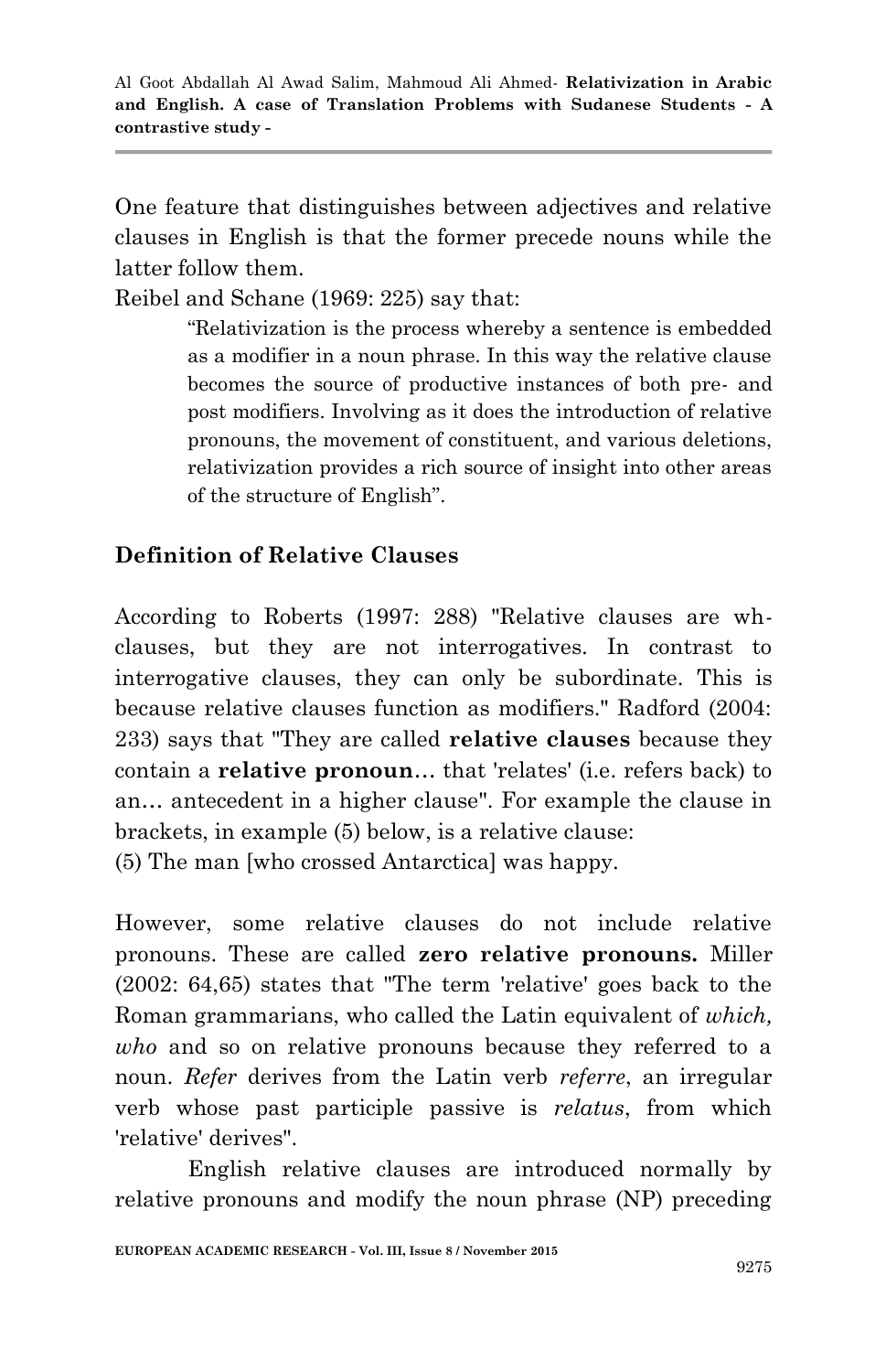them. In example (5), *man* is the antecedent of the relative pronoun *who* that is modified by the relative clause (RC) in brackets. The relative pronoun *who* indicates or replaces the antecedent *man* and also serves as a complementiser.

According to Biber et al (1999: 608), "relative clauses are always missing a constituent, which corresponds in meaning to the head noun. The structural location of this missing constituent is referred to as the "gap"". Consider a relative clause construction like:

(6) The diamond earrings that Mama wore are beautiful.

The head of the noun phrase is *the diamond earrings*; the relative pronoun *that* refers to the earrings and the *gap* occurs in the direct object position, after the verb *wore*. That is, the underlying meaning of the relative clause is that "Mama wore" the diamond earrings".

The basic structural relationship in RCs is formed by a process called relativization or embedding, which is the generation of one clause within another higher–order or subordinate clause, such that the embedded clause becomes a part of the subordinate main clause. For example:

(7) *The fans [who were attending the rock concert] had to wait* in line for three hours.

a. The fans had to wait in line for three hours.

b. The fans were attending the rock concert.

(Celce–Murcia & Larsen–Freeman, quoted in Park (2000:5)).

Sentence 7 is derived from 7a and 7b. 7a is a main clause and 7b is embedded in 7a. *The fans* is the noun that occurs in both sentences. When embedded, this noun will be substituted by the relative pronoun, which is *who* in sentence 7. In this process, the relative pronoun will take the same case as the noun in the original embedded sentence. In other words, *the fans* in the second clause (7b), is in the nominative case,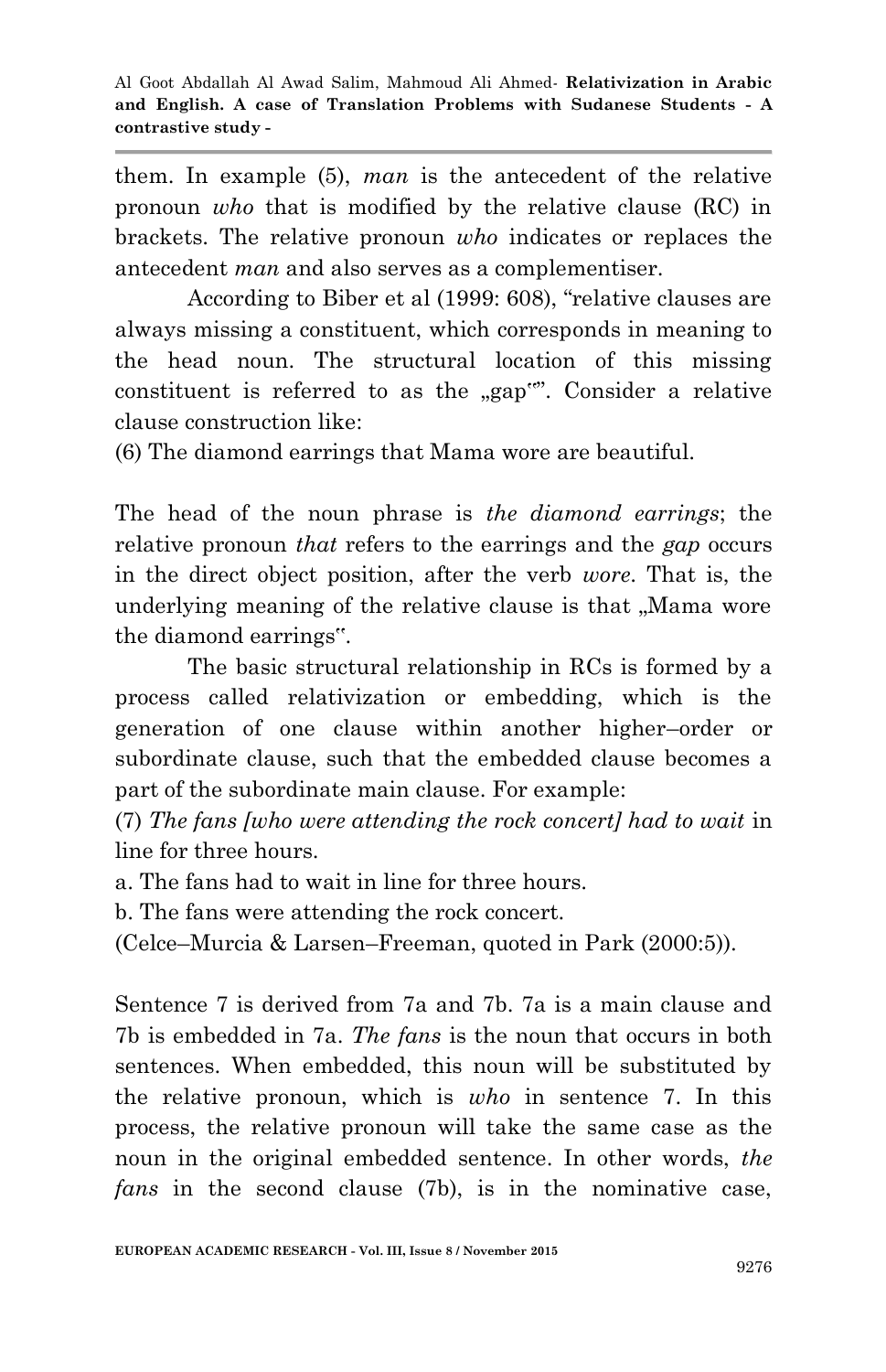therefore, it will be replaced by the nominative relative pronoun, *who*. In the main sentence, *the fans* will be an antecedent that will be modified by the relative clause.

One common type of post-modifier is the relative clause:

(8) He had a nasty gash which needed medical attention.

The relative clause is embedded in the noun phrase. As an independent sentence, it might be:

(9) The gash needed medical attention.

We might think of the embedding as a process that takes place in stages. The first stage puts the sentence close to the noun it will be modifying:

(10) He had a nasty gash. *The gash* needed medical attention.

It can be noticed that the two sentences share the same noun (gash) which refers to the same thing. The second stage changes the noun phrase into a relative pronoun.

(11) He had a nasty gash *which* needed medical attention.

The relative pronoun *which* functions as subject in the relative clause just as the gash functions as subject in (10). In (11), the relative pronoun *which* can be replaced by the relative *that.*  (Greenbaum 1991: 42).

In the process of embedding, different modifications become available. The chief of them is **relative pronoun omission**, which is acceptable in some constructions but cannot be accepted in some others. The omission could include something else too. Consider the following examples:

(12) The girl [who was] sitting on the beach remained quite impassive. (The auxiliary verb is omitted as well).

(13)\*The girl [who was] impassive sat on the beach.

(14)\*Bankers [who are] capitalists lack popularity.

(15)\*Professors [who] give grades to pretty co-eds are impressionable (Fowler 1971: 144).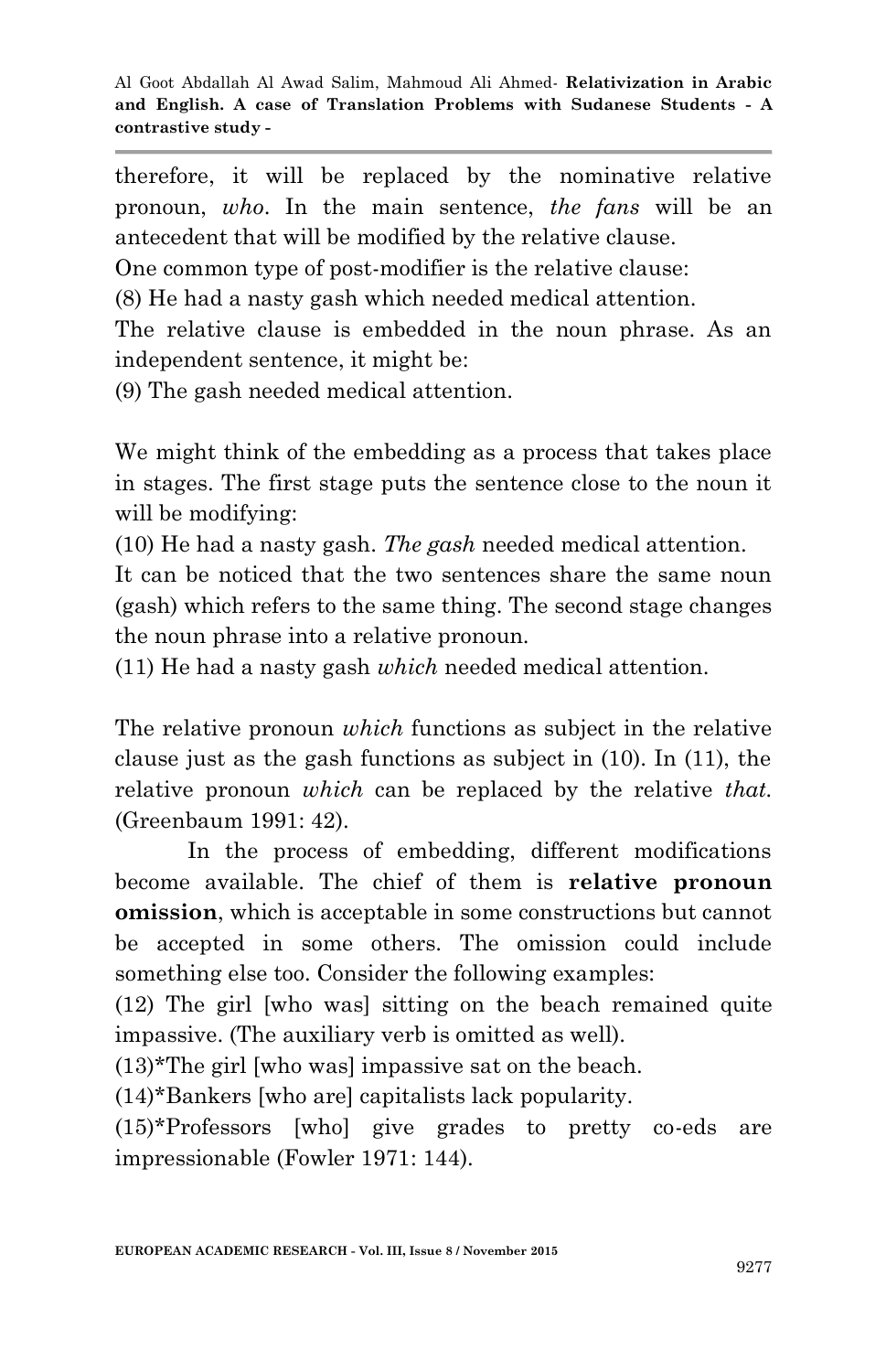#### **Structure of Relative Clauses**

There are four steps for producing RCs in English: first, the identical NP or modified antecedent should be identified. Second, a proper relative pronoun should be chosen to substitute the identical NP in the relativized clause. Third, the relative pronoun should be fronted when the function of the identical NP is an object in the relativized clause. Fourth, the relativized clause should be placed after the modified antecedent. This process, as mentioned above, is called embedding. When the relative clause modifies the subject of the main clause, the relative clause is embedded in the middle of the main clause; this is called centre embedding (Park, 2000: 6). Identifying identical NPs, relative pronoun substitution, and embedding apply to all types of relative clauses. On the other hand, relative pronoun fronting and centre embedding apply only to certain types. The following sections introduce the different types of relative clauses and explain the structures involved in each type.

## **Identification of Relative Clauses**

According to Stageberg (1971: 249, 250) relative clauses in English can easily be identified by the following characteristics: a) A relative clause is introduced by a relative: *that, who, whom, whose, which, or "zero".* 

b) The relative has a grammatical function in its own clause (subject, direct object, object of preposition, modifier, or subjective complement), as illustrated in the following sentences:

(16) The man *who suffers from AIDS* is half dead. (Subject)

(17) The partner *whom she selected* was a very educated man. (Direct object)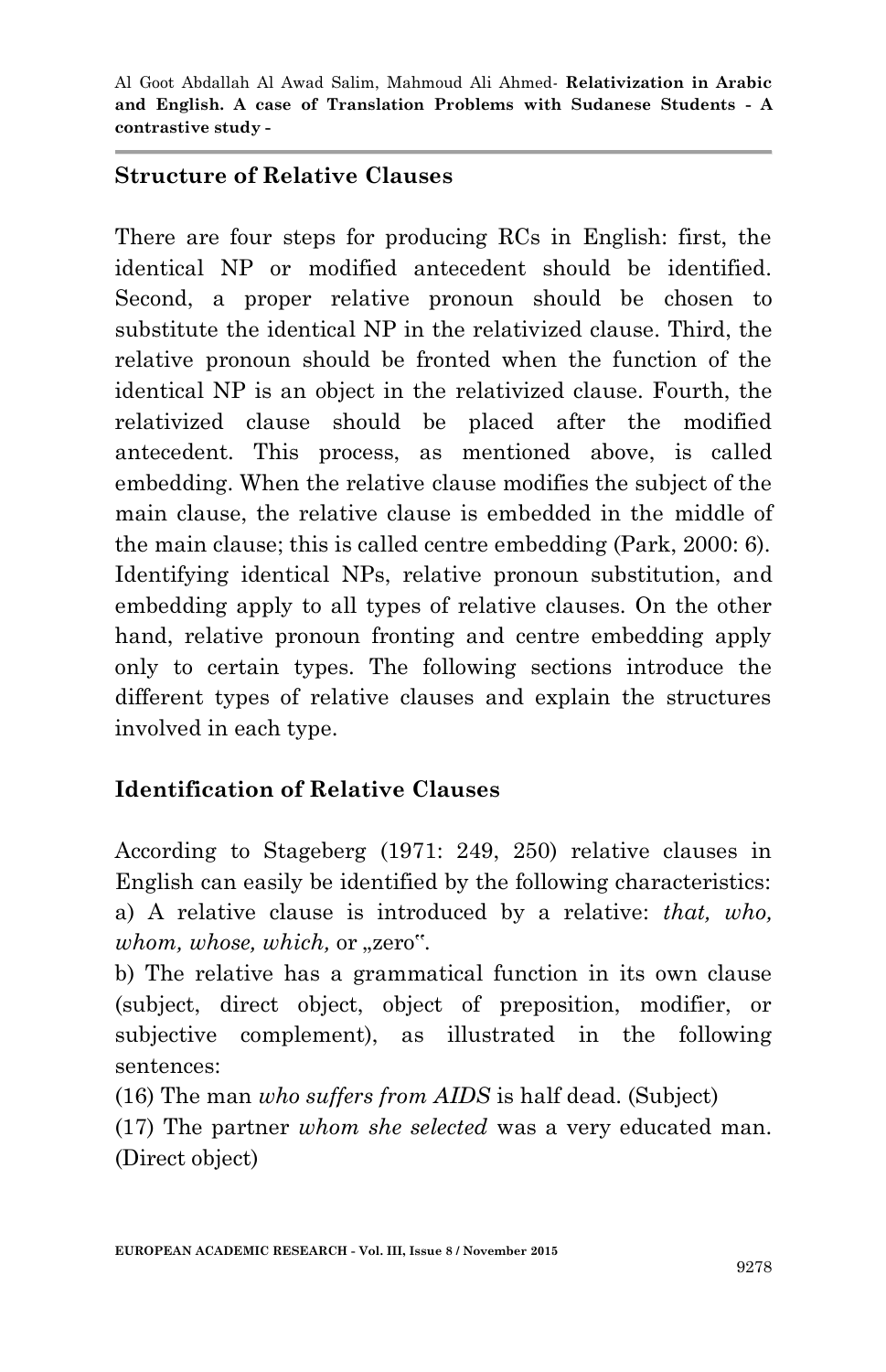(18) It was the prime minister *to whom I presented the novel*. (Object of preposition)

(19) The client *whose stock he was handling* died. (Modifier)

(20) The play *he wants* is Romeo and Juliet. (Zero)

(21) The victory *that you achieved* is the first step in your practical life. (Subjective complement).

# **Types of Relative Clauses**

The structure of relative clauses can be broadly categorised in terms of the function of the head noun in the main clause and of the identical noun in the relative clause. In the main clause, a head noun can function as a subject, a direct object, an indirect object, an object of a preposition, or a predicate noun. In the relative clause, heads of the NPs can function as subjects, direct objects, indirect objects, or objects of prepositions. Moreover, the possessive determiner *whose* can relativize any noun functioning as a subject, a direct object, an object of a preposition, or a predicate noun, as in:

(22) I met a teacher whose ideas confused me. (Subject)

(23) It was a car whose colour I could not recognise. (Object)

The following is a discussion of the kinds of relative clauses in English, namely: nominal relative clauses, sentential relative clauses, and restrictive and non-restrictive relative clauses.

## **Nominal Relative Clauses**

The nominal relative clause, also called the **fused relative construction,** is illustrated in (24), which may be compared with the structurally more straightforward (25):

(25) [He had quickly spent] what she gave him.

(26) [He had quickly spent] the money which she gave him.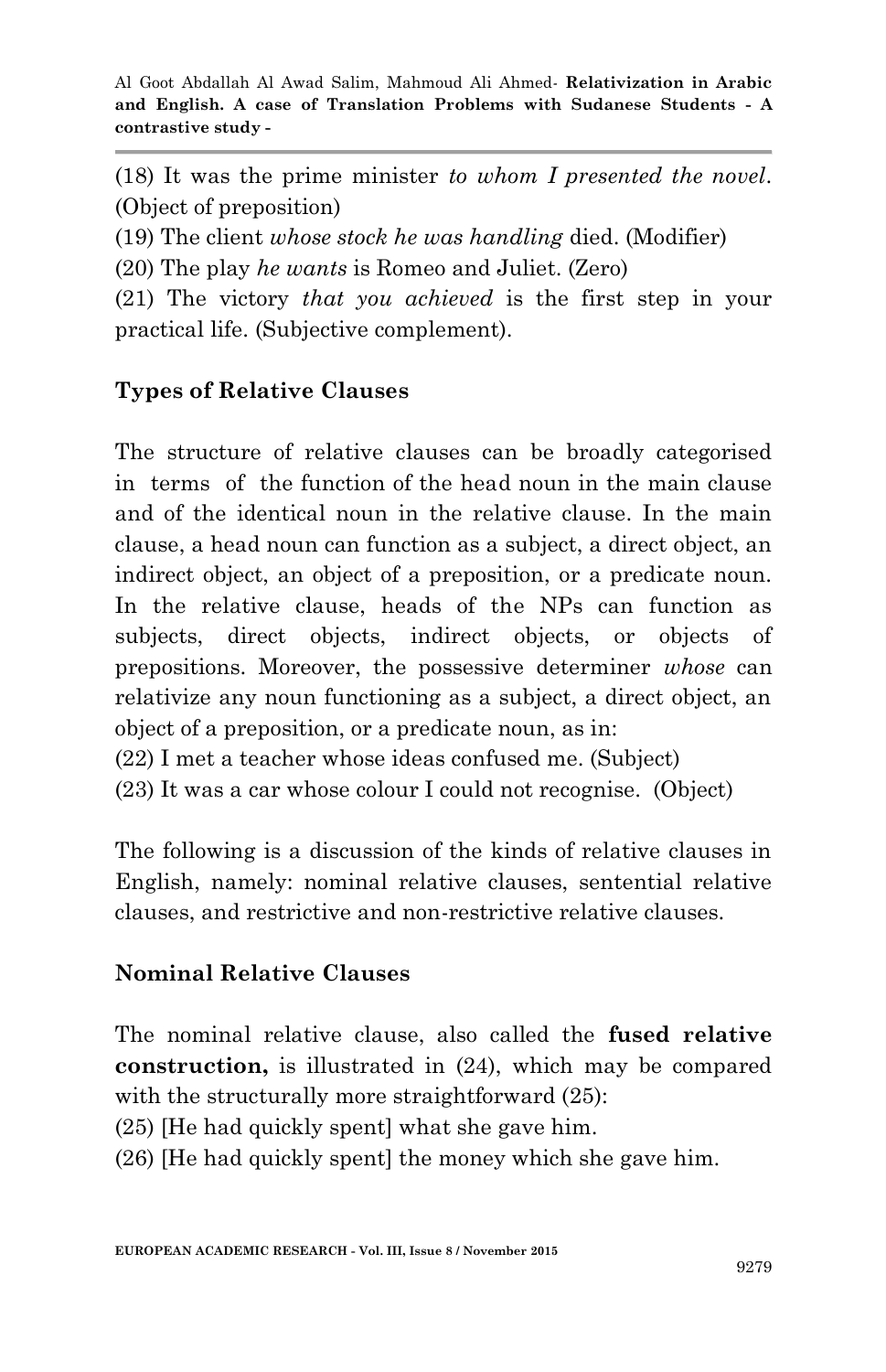In (25) *which she gave him* is a restrictive Rel-word relative clause functioning as modifier within the NP *the money which she gave him*; the relative word *which* is anaphoric to *(the) money*. Semantically (24) is very similar to (25): both can be roughly analysed as "she gave him X; he had quickly spent X" (with (25) explicitly saying X is money). But whereas in (25) we find separate expressions corresponding to the two Xs, *(the) money* and *which*, in (24) we do not: they are, as it were, fused together in *what*  $(=$ , that which"). We will accordingly call *what she gave him* in (24) a **fused relative** construction (Huddleston 1988: 158).

Greenbaum (1991: 109) claims that "**Nominal relative clauses** are clauses that are introduced by nominal pronouns… Whereas relative clauses post-modify nouns, nominal relative clauses have the same functions as noun phrases:

(26) He gave his children what they wanted.

(27) Whoever said that does not understand the question."

## **Sentential Relative Clauses**

Sentential relative clauses are similar to non-restrictive relative clauses with a slight difference owing to the fact that they do not postmodify nouns only, but they postmodify their antecedent which is the whole or part of what precedes them in a sentence (Greenbaum, 1996: 228), as in:

(29) Neither of the two students gave an excuse for their absence for the whole week, which may affect their level this term.

In the above mentioned sentence, the antecedent of *which* is everything that precedes the relative pronoun *which*.

Greenbaum (ibid) also adds that "The sentential relative clause is non-restrictive, and therefore it is generally separated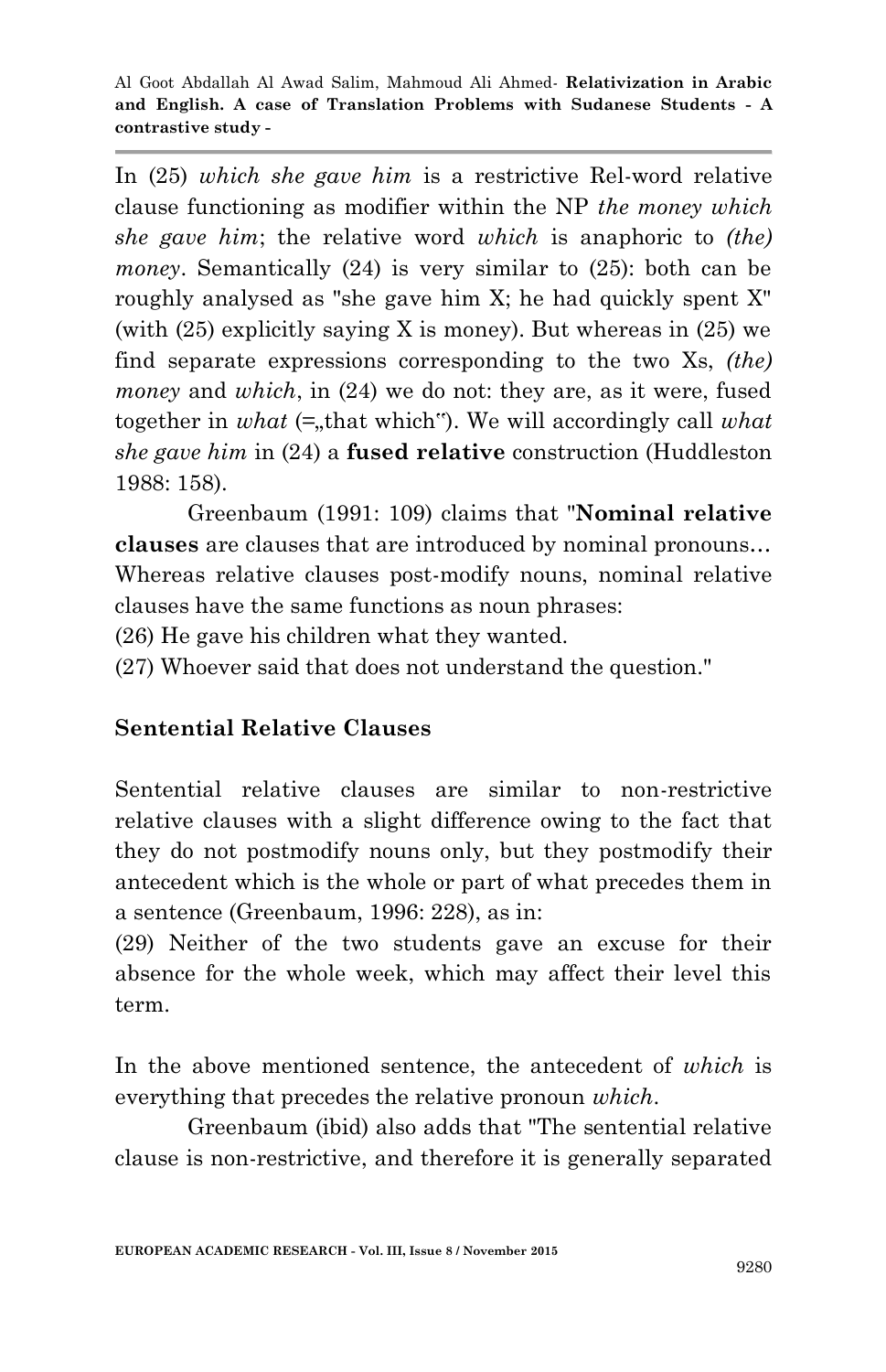from what precedes it by an intonation break or pause in speech and by a punctuation mark in writing."

Moreover*, which* can be used as a determiner in relative clauses, with a general noun which repeats the meaning of what came before. This construction is mainly used after prepositions, especially in some fixed phrases like *in which case* and *at which point.*

(30) She may be late, in which case we ought to wait for her.

(31) He lost his temper, at which point I decided to go home.

*- That* is the relative pronoun that can be used in restrictive clauses to replace any relative pronoun except *whose.*

## **Restrictive and Non-Restrictive Relative Clauses**

Stageberg (1971: 250) states that "The two kinds [of relative clauses] are traditionally called restrictive and nonrestrictive". These two kinds are used to refer back to the head noun. According to Crystal (2003: 150)

There are two ways in which a relative clause relates to the head noun, as can be seen from these two sentences:

- (32) My brother who is abroad has sent me a letter. (My other brothers have not).
- (33) My brother –who is abroad- has sent me a letter. (He is the only brother I have).

In the first case, the relative clause is needed in order to identify what the noun is referring to; it 'restricts' the noun to mean 'the brother I am talking about'. This is therefore known as **restrictive relative clause**. There is no such restriction in the other sentence; the relative clause provides optional, extra information which could be omitted without affecting the noun's identity. 'My brother has sent me a letter'. This is known as a **non-restrictive relative clause**.

Huddleston (1988: 155) notes that "Restrictive relative clauses function as modifiers within NP structure". Restrictive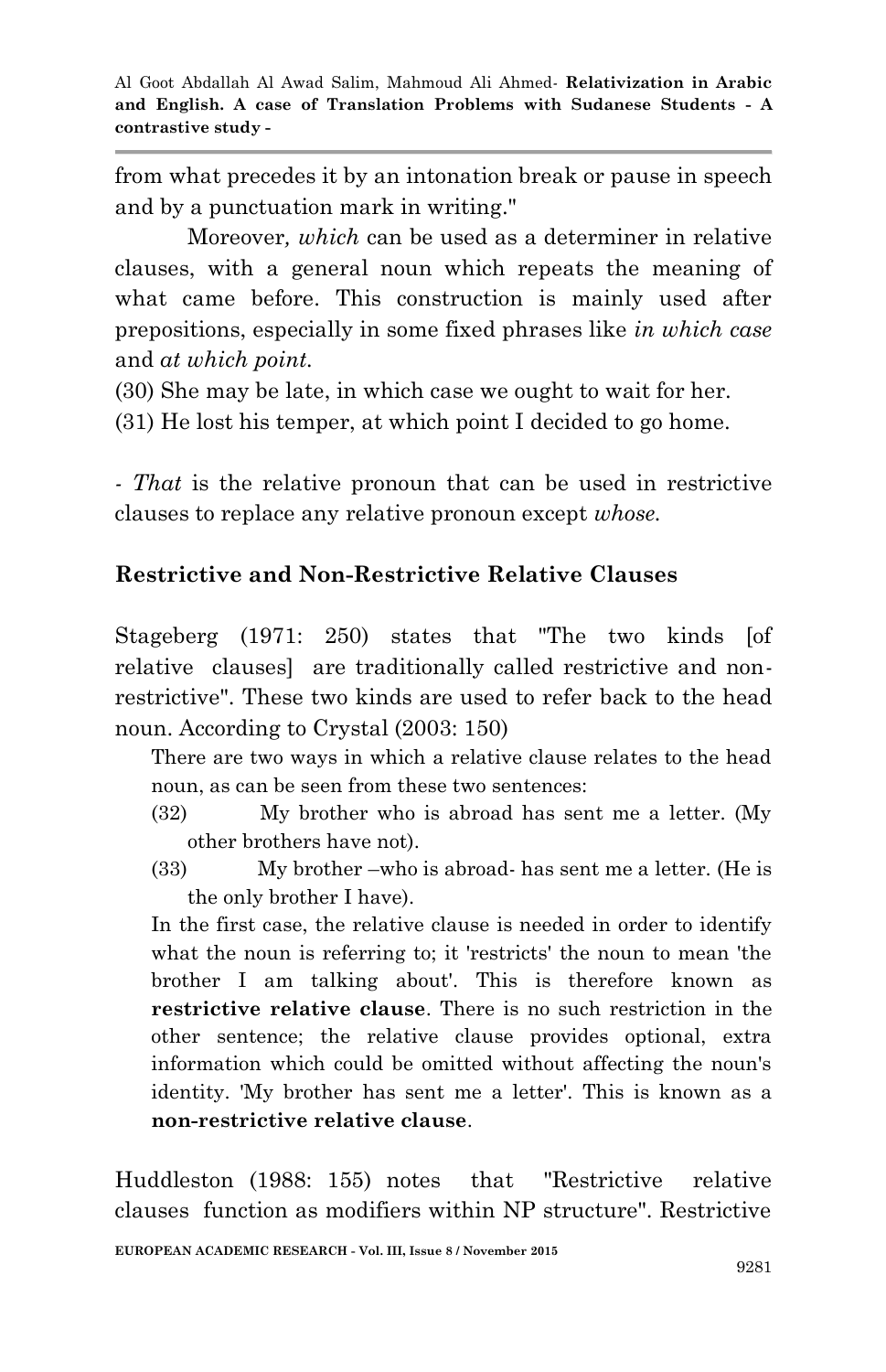relative clauses are also called "defining" relative clauses because they define or restrict the reference of the antecedent noun. They help to identify or classify the person or thing being talked about.

Dixon (1992: 28) says that "In a restrictive clause, a whrelative (other than *whose*) may be replaced by *that* (which is here functioning as a relative pronoun); or it can be omitted, so long as the coreferential NP was not in subject function in the relative clause… Restrictive relative clauses that have a coreferential subject NP and refer to present time can have a reduced version; the relative pronoun is omitted and the verb is put in –ing form", as in:

(34) Those mangers who/that sack firemen are saving money for the company.

(35) Those mangers sacking firemen are saving money for the company.

Dixon (ibid) says that "A nonrestrictive relative is like an inserted, parenthetical comment, and is set off by contrastive intonation (shown by commas in the written style). It could be considered as not really a part of the subordinate NP, but rather as an independent constituent in apposition with it. The relative pronoun in a nonrestrictive clause is not likely to be replaced by that, and could not be omitted." A non-restrictive relative clause is, syntactically, a parenthetical structure in which additional information is given for the sake of clarification.

A non-restrictive relative clause gives extra information about an antecedent. It provides additional information, not identifying information. In writing, a non restrictive clause is usually marked by commas, dashes, or parentheses, as shown in 36 below. In speaking, these non-restrictive clauses would be marked by pauses, and a change in intonation. These commas, dashes, brackets, and pauses are generally known as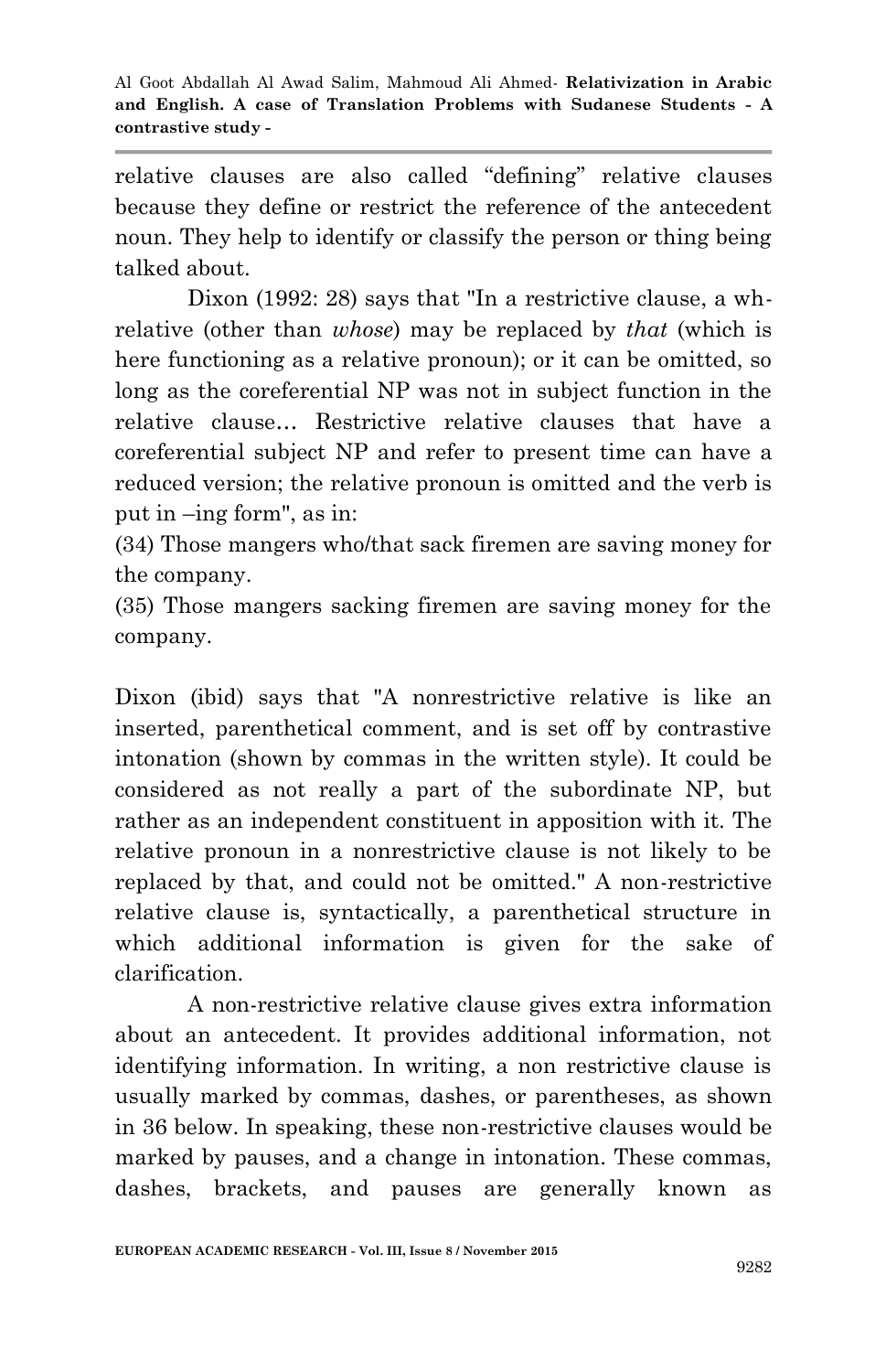**separation markers** (Yule, 2000: 248). Hence, the parenthetical structures in 36 below are all non-restrictive relative clauses which provide additional information, not identifying information. If they were restrictive relative clauses, there would be no separation markers between the antecedents and the relative pronouns.

(36) a- My neighbour, who is an English teacher, plays very loud music.

b- The man –whose name is John Johnson- also likes to have weekend parties.

c- The parties (which are very crowded) seem to go on all night.

These distinct separation markers around non-restrictive relative clauses make them easy to recognise. In writing, they also help to make a distinction between some extra information about the antecedent, as with *my friend* in (37a) and some necessary information, as in (37b) that identifies a particular *friend who is Japanese.*

(37) a. My friend, who is Japanese, is coming.

b. My friend who is Japanese is coming.

We can paraphrase  $(37a)$  as  $M_y$  friend is coming and, by the way, s/he is Japanese", whereas (37b) will communicate that "My friend who is Japanese, not my friend who is Chinese, is coming". The commas in the non-restrictive relative clause in (37a) actually signal that this clause could easily be omitted.

But to choose the right kind of relative clause can be critical. Compare the following sentences:

(38) a. Snakes which are poisonous should be avoided.

b. Snakes, which are poisonous, should be avoided.

The use of the restrictive clause (sentence 38) implies that only **some** snakes are poisonous, which is true. But the use of the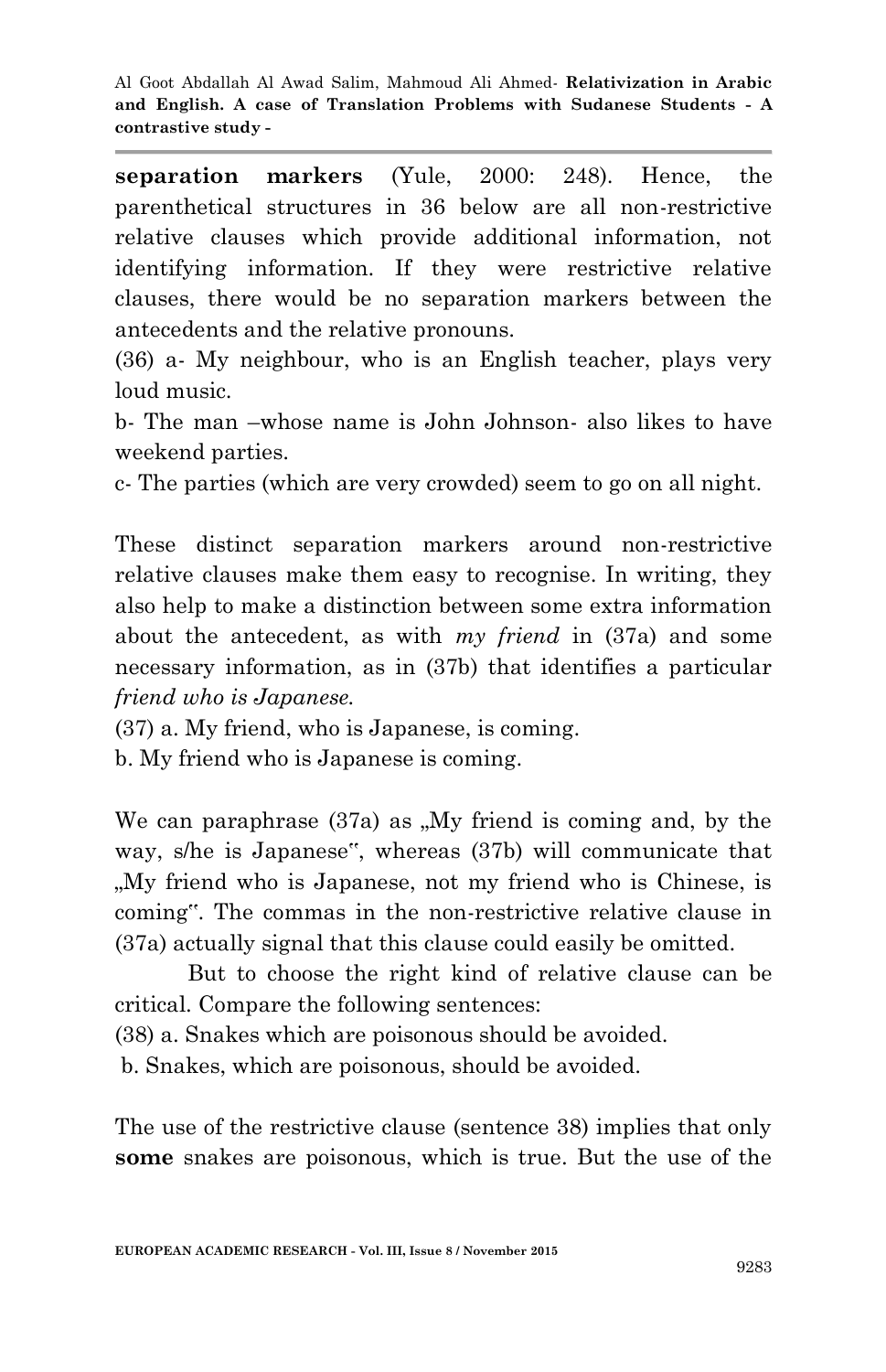non-restrictive clause implies that **all** snakes are poisonous, which is false (Crystal 2003: 151).

In the following example, (a) is restrictive and (b) is nonrestrictive:

(39) a. The coat which Jack had presented to her was in the safe.

b. The coat, which Jack had presented to her, was in the safe.

As already suggested, in speech, the distinction is clearly marked prosodically: non-restrictive relatives are pronounced with a separate intonation contour, whereas restrictive clauses are prosodically bound to their antecedent. In writing, nonrestrictive clauses are normally distinguished from restrictive clauses by being marked off by separation markers as has been mentioned earlier. Semantically, the information included in the non-restrictive clause is presented as separate from, and secondary to, the information included in the rest of the subordinate clause, whereas this is not so with the restrictive clause: here the information it expresses forms an integral part of the message conveyed by the subordinate clause as a whole. For example, in (a) the relative clause is part of the description that defines which coat is being referred to: the implication is that there is more than one coat in the context of discourse, but just one that Jack had presented her; (b) on the other hand, implies a context where there is only one coat: the nonrestrictive relative clause simply gives additional (and extra) information about it. (Huddleston 1988: 157).

According to George Yule (2000: 248), separation markers are found more often with names and other proper nouns as in [40a], with additional comments on previous statements, as in [40b], with clauses that begin with quantity expressions (e.g. *many of whom, none of which),* as in [40c].

(40) a- Mrs. Britos, who is the librarian, reported that some books were missing.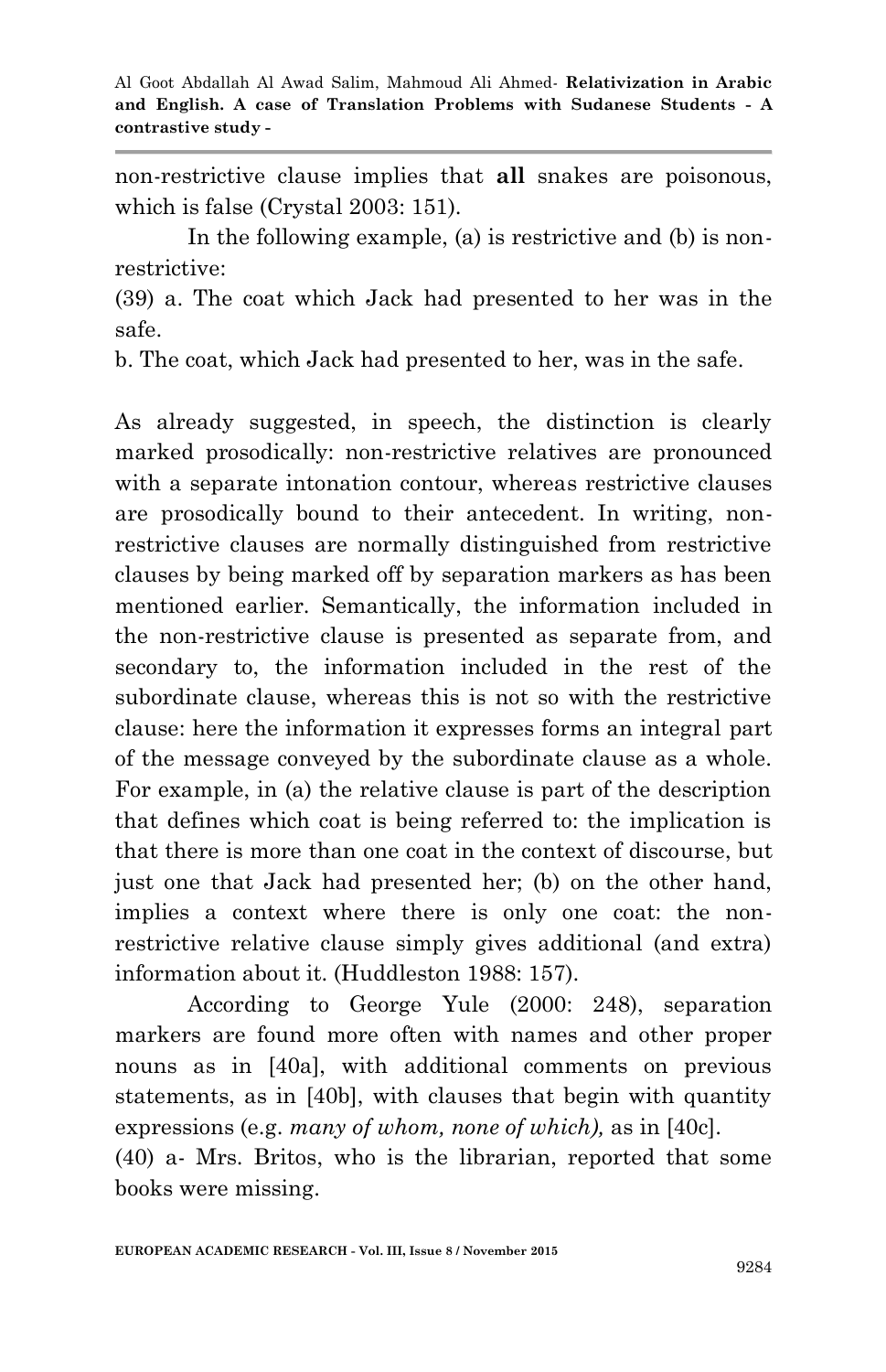b-Someone said that I took the books, which is not true. c- I had never touched the books, most of which were in German.

In order to clarify the difference between restrictive and nonrestrictive relative clauses, Stageberg (1971: 250, 251) analyses these two examples:

(41) He walked to the garage *which he liked best*. (Restrictive) (42) He walked to the garage, *which was a mile away*. (Nonrestrictive)

"The first clause points out one garage among many. Of all the garages, he walked to the particular one that he preferred. In the second sentence, however, there is only one garage, and as additional information, we learn that it is a mile away. In short, the restrictive clause restricts the meaning to part of the total, but the nonrestrictive clause makes no such limitation. This is the semantic way of distinguishing the two kinds of relative clause" (Stageberg, ibid).

George Yule (2000: 249) also states that:

There are some aspects of restrictive relative clauses that are not normally found with non-restrictive types. The relative pronoun "that" and the zero relative pronoun are typical features of restrictive relative clauses. Also with antecedents such as anyone, any person, everyone and everything, a restrictive relative clause is typically used to identify more specifically who or what is being talked about.

It would be unusual to find a non–restrictive relative clause after any of these general antecedents. Thus, the italicised examples in [43] are all restrictive relatives.

(43) a- Is there anything *you cannot do?*

b- Well, I cannot help every person *who needs help.*

c- But those *that you help* are usually satisfied.

d- I am sure there are some people *who are never happy.*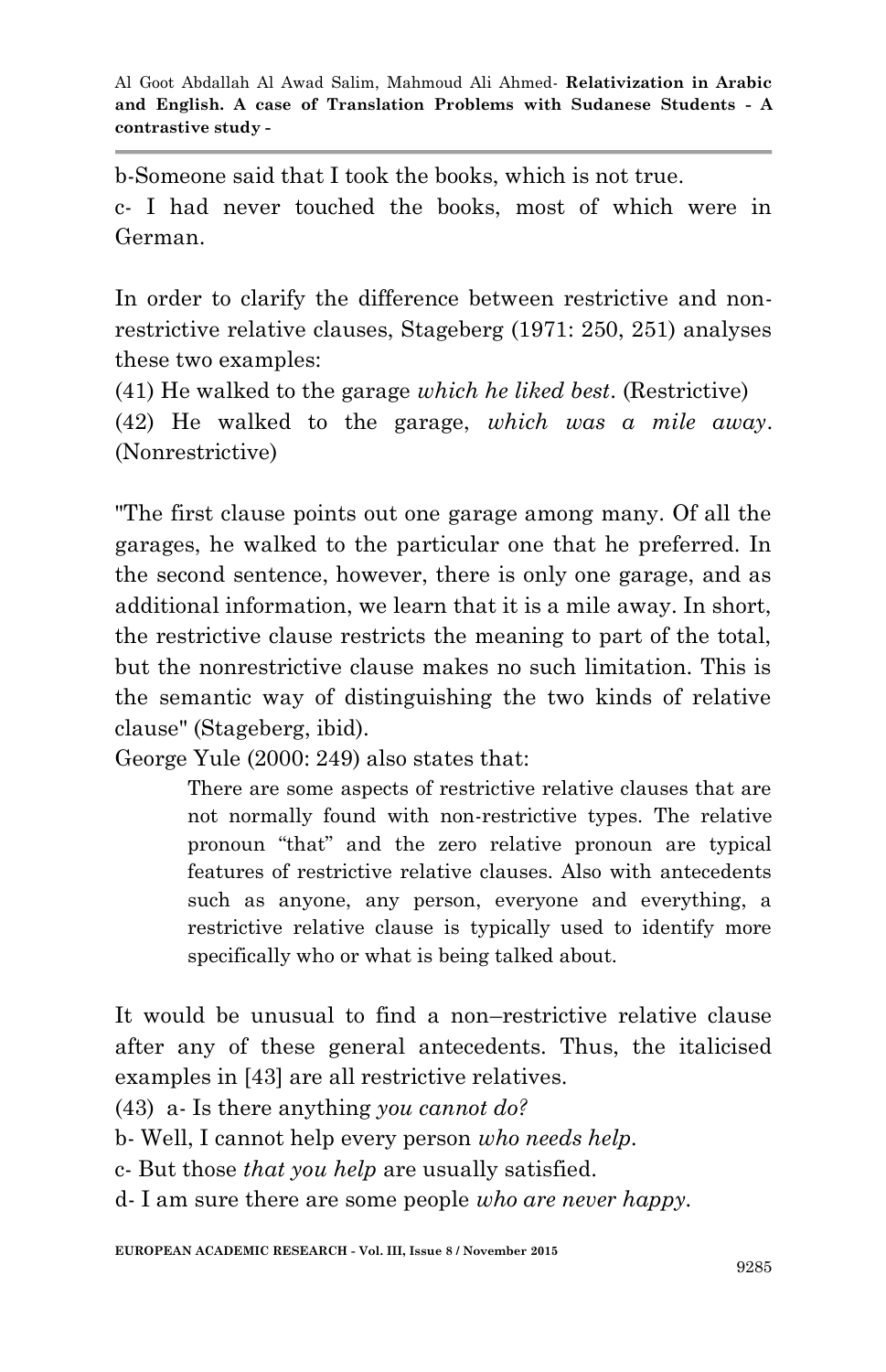Hudson (1990: 383, 384) claims that:

It is quite easy to represent this distinction (between defining and non-defining relative clauses), because defining relatives clearly relate to the sense of their antecedent, whereas nondefining relatives refer to its referent. For example, if my wife who lives in Rio is taken to contain a defining relative, then who lives in Rio adds a property to the existing properties of the sense of wife, so that this word refers not just to 'wife of me', but to 'wife of me such that she lives in Rio'. If on the other hand the relative clause is non-defining, then the referent of who is the same as that of wife, and does not define a particular kind of wife; consequently it is customary to compare a non-defining relative with a parenthetical clause containing an ordinary identity-of-reference pronoun.

Restrictive relative clauses are also shorter than non-restrictive relative clauses. Finally, the differences between the two types of relative clauses are summarized in table 1 below:

| Restrictive                        | Non-restrictive                    |
|------------------------------------|------------------------------------|
| Defining                           | non-defining                       |
| necessary information              | extra information                  |
| no separation markers              | separation markers (e.g. commas)   |
| not usually after proper nouns     | after proper nouns                 |
| not as additional comments         | provide additional comments        |
| initial "that" and "zero" relative | not with "that" or "zero" relative |
| with general antecedents           | not with general antecedents       |
| shorter and more common            | longer and less common             |

**Table 1: Differences between Restrictive and Non-restrictive Relative Clauses**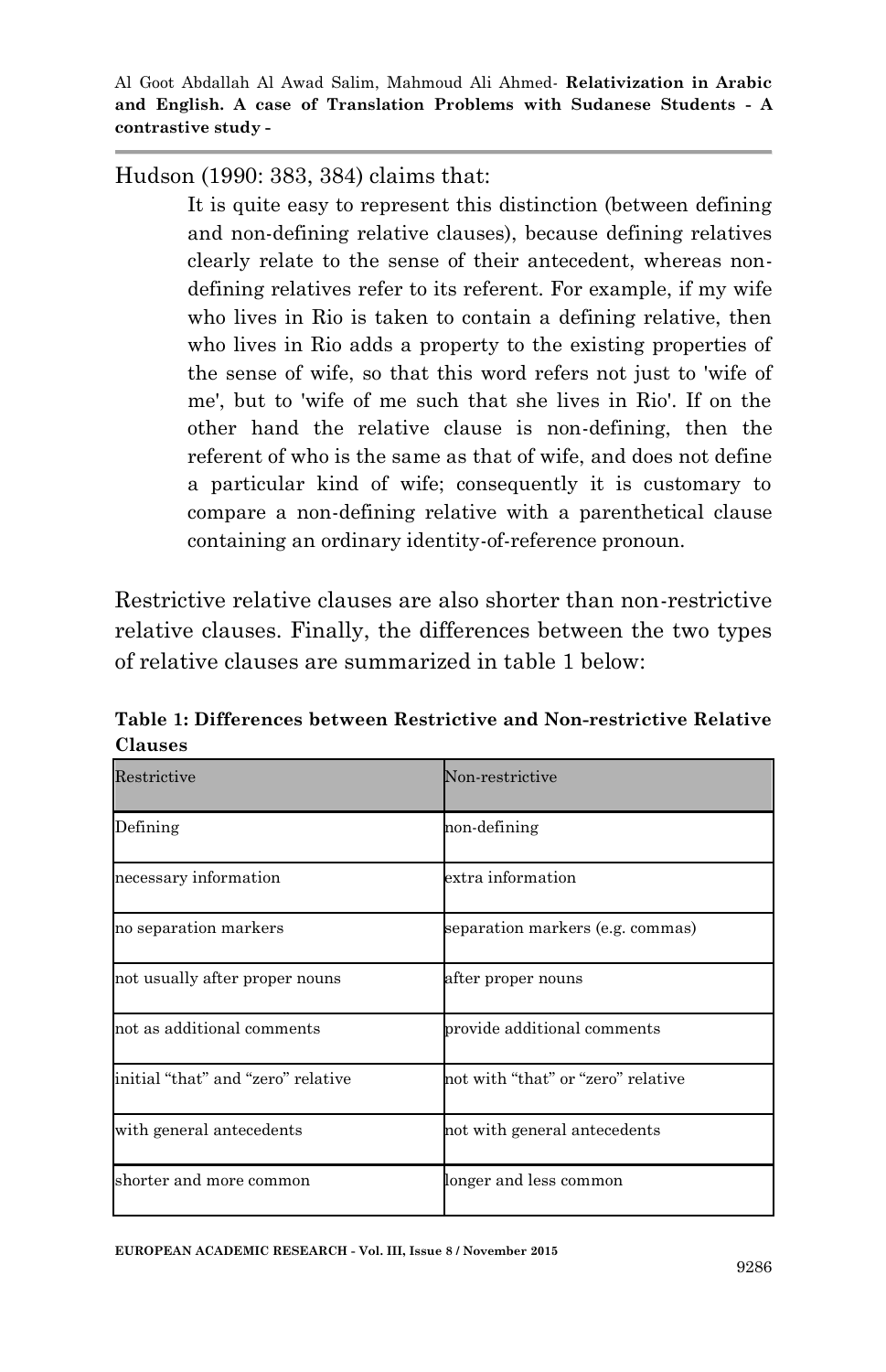Restrictive relative clauses are thus closely tied to their antecedents while non-restrictive ones are quite separated. The commas in writing or pauses in speech before the nonrestrictive relative clauses create more linguistic distance between the antecedent and the relative clause. As can be noted elsewhere, more linguistic distance conveys a much looser connection. This distance is also noticeable when both restrictive and non-restrictive relatives are used with the same antecedent.

## **Relativization in Arabic**

This section presents in detail relativization in Arabic. According to the traditional Arab grammarians, adjectival clauses identifying indefinite nouns are taxonomically the same as adjectives and both are called **ال <sup>خ</sup>** /ṣifa/ adjective; whereas, the clauses that qualify definite nouns are dealt with as adjuncts and thus called **خااِ** /ṣila/ adjunct. Both are relative clauses (Badawi et al, 2004: 491).

The aim of this section is limited to describing Arabic relative clauses with respect to definition of relative pronouns, kinds of relative pronouns, kinds and functions of relative clauses and finally the resumptive pronoun.

#### **Relative Pronouns**

Relative pronouns are the determining factor of relativization in general.

#### **Definition of Relative Pronouns**

A relative pronoun is a pronoun that refers to a specific person or thing and introduces a clause that modifies it. A relative pronoun cannot stand alone but it needs a clause or a quasi-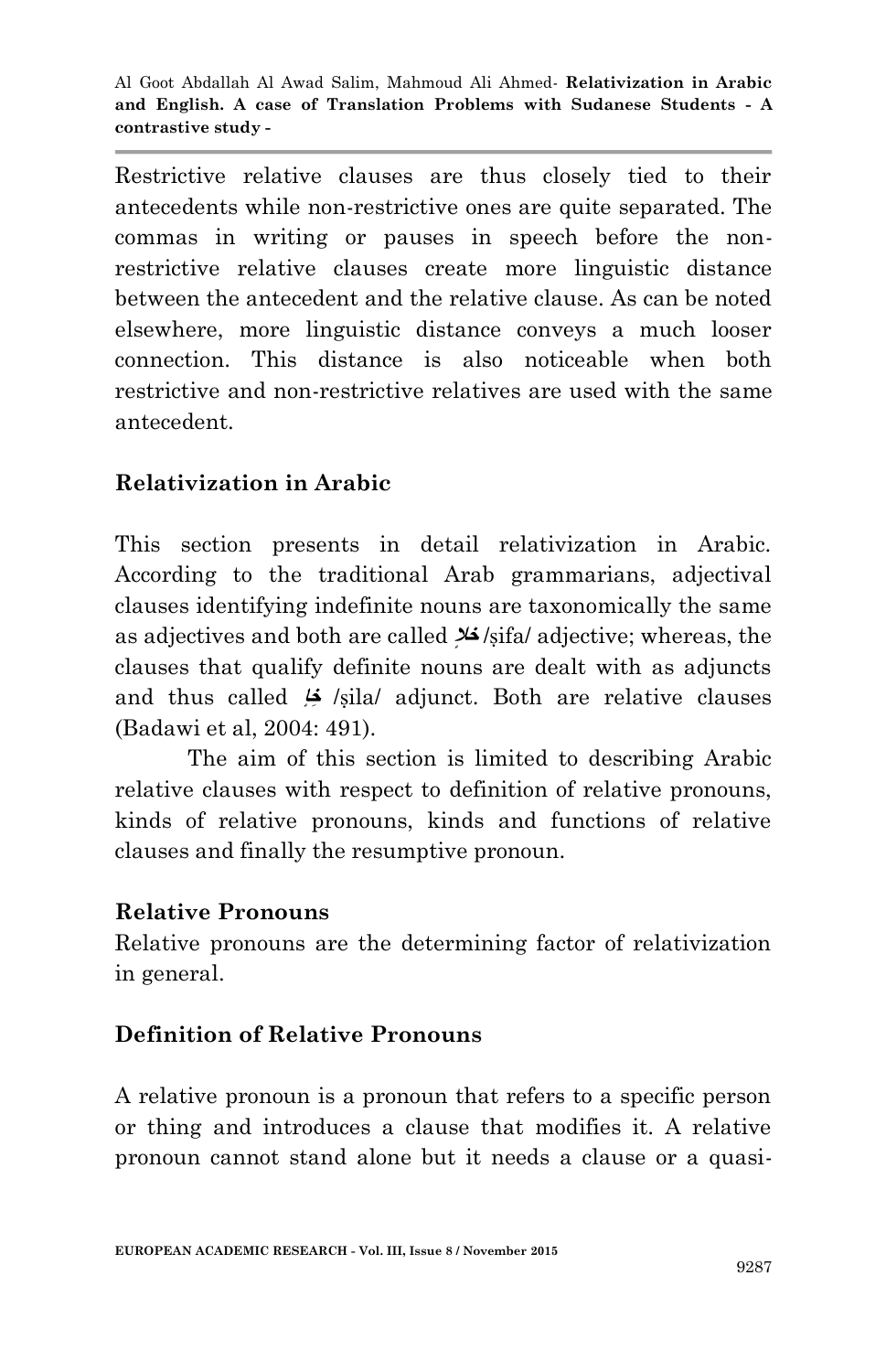clause (see 4.2.2.1 later) that follows it in order to clarify it. This is called **اٍُ ٍ ٍٍٞا ٍٍٍٞ خ** /ṣilatu lmawṣu:l/ (relative clause), as in: بُ ۞۞**عاُ ـخ ُوڻ١٧ آزَا ٻُڳايا بُءُ!! (133)** 

/ma: ?a mala l?u nijata llati: stama**؟**na: ?ilajha:/ What a beautiful song (zero) we listened to!

In the above sentence, the relative pronoun  $\hat{U}$  /allati:/ (which) refers to **ا٧ؿٗ٘خا** /al?u nijata/ (the song), the particular song being identified by the clause that follows it which is *إِذاِ* بِالْمَجْزَاءِ اللَّهُ /istama**؟**na: ?ilajha:/ (we listened to it). It is noted here that the clause **إُٗاٜت ااٍؼش ب٘** /istama**؟**na: ?ilajha:/ (we listened to it) includes another pronoun that refers back to the relative pronoun, called **ا ٍُا الئة ُؼا ٚٗ و**/aḍḍami:ru l**؟**a:?id/ (resumptive pronoun). This means that the relative pronoun needs two important things which **وَ £الْ** كَمَا لِهِ الْإِسْكَةُ are: http://silatu lmawṣu:l/ (relative clause) and كَمِثَارُ of كَمَا بِنَ مِ /aḍḍami:ru l**؟**a:?id/ (resumptive pronoun) (Nor-Addeen, 1991: 133).

#### **Kinds of Relative Pronouns**

Specific relative pronouns, namely; **الله / allaði: /,**  $\mathcal{V}$ **/ allati:/, اٍانِا ٍُا ِش ٍُا** /,ni:allaða/ **تا** /allata:ni/, **ٍٖ ا ُنا** /allaði:na /and **اُُازٕ** /alla:ti:/, **ااِ ٍُا** or :/i?:alla/ **ٓائُُا ٞزٕ** /allawa:ti:/; regularly reflect gender and number. And so, each of the terms just mentioned, may, depending of course on the context, stand for or be translated into *who, whom, which, that* or *what*. However, Dickins (2009) claims that "Relative "elements" in Arabic, such as **<sup>ا</sup> ُنأ** /alla i:/ and even the colloquial forms such as  $\frac{1}{2}$  / $\frac{1}{2}$  /illi/ are sometimes referred to as relative pronouns … do not function much like pronouns, and certainly not like the relative pronouns of English and some other European languages." The following is a discussion of each pronoun:

/allaði:/ is a specific relative pronoun applicable to singular, masculine, persons **زٞذٌ - <sup>ا</sup>** and non-persons. For example: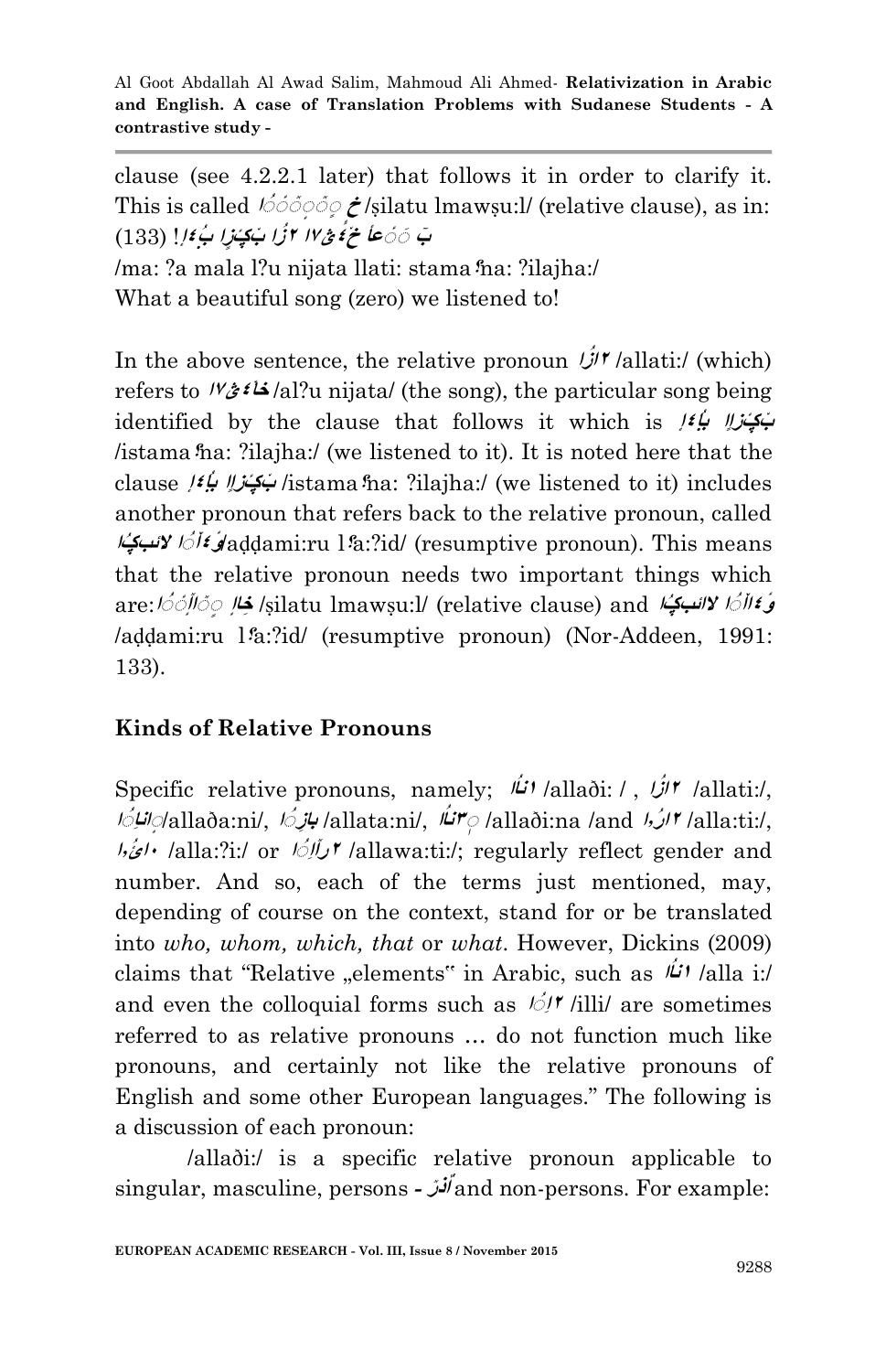(134) **<sup>ا</sup> ٔ ؼغؼ بث بثُبثيحخ ٍُٞتُت اٌُ** (.Per(

/aṭṭa:libu llaði: na a a fa:za bil a:?iza/

The student who succeeded won the prize.

اُنَّ **زبة** اُن ١ هواُرْ بْتُ؟ لَا مُل (.Non-per) (135) *أنْ زبة أن ١ هوأز ثب ١٢ ل ١٤* 

/alkita:bu llaði: qara?tuhu bil?amsi mufi:d/

The book which I read yesterday is useful.

/allati:/ is a specific relative pronoun applicable to singular feminine persons and **شذٌ -ٟ <sup>ا</sup>** non-persons, and inanimate (nonhuman) plurals. For example:

**نصتخ اُش** (.Per(  **ٍ <sup>ا</sup> ٕ ٍٞهخ بثهػخ ُ** (136) **ٍ هر اُ**

a/**؟**/alfata:tu llati: rasamati ṣṣu:rata ba:ri The girl who drew the picture is clever.

 **ٍٍٞهخ اُش** (.per-Non( **ا ٕ نصتخ ع ُ ٜصب اُ** (137) **ٍ ه ِٗخ** 

/aṣṣu:ratu llati: rasamatha: lfata:tu ami:la/

The picture which the girl drew is beautiful.

The picture which the girl drew is beautiful./allati:/ is also used with the inanimate (non-human) *v* $\hat{U}$ <sup>*i*</sup> The feminine singular plurals; so we may say:

**ا ٗٞ <sup>ش</sup> ُج** (138) **<sup>د</sup> <sup>ا</sup> ٕ ِػٓ اُ ٍْ ٝبٕء وٖؾخ ُ**

ala a:ṭi:?i muri: a/ **؟**/albuju:tu llati:

The houses which are on the beach are comfortable. **ا ٕ ّب ُ ٍْغواد اُش يٍ أ ضوح**  (139) **ا** 

/a a ara:tu llati: ama:ma lmanzili muθmira/ The trees which are in front of the house are fruit-bearing.

/allaða:ni/ is a specific relative pronoun applicable to dual, masculine, nominative **ْذزاٍٍ ا - ٌ**

*(<sup>t</sup>)*<sup>*o*</sup>*p*ersons and non-persons. Its equivalent in the accusative and genitive cases is /allaðajni/; as i in:

> (Dual, masc., per., nom.) **بة تكواٍنااٍِ هعغ ا ٧ ٍُٞ ٍُ اال اُ ٌ** (140) a lwalada:ni llaða:ni sa:fara: bil?ams/**؟**/ra a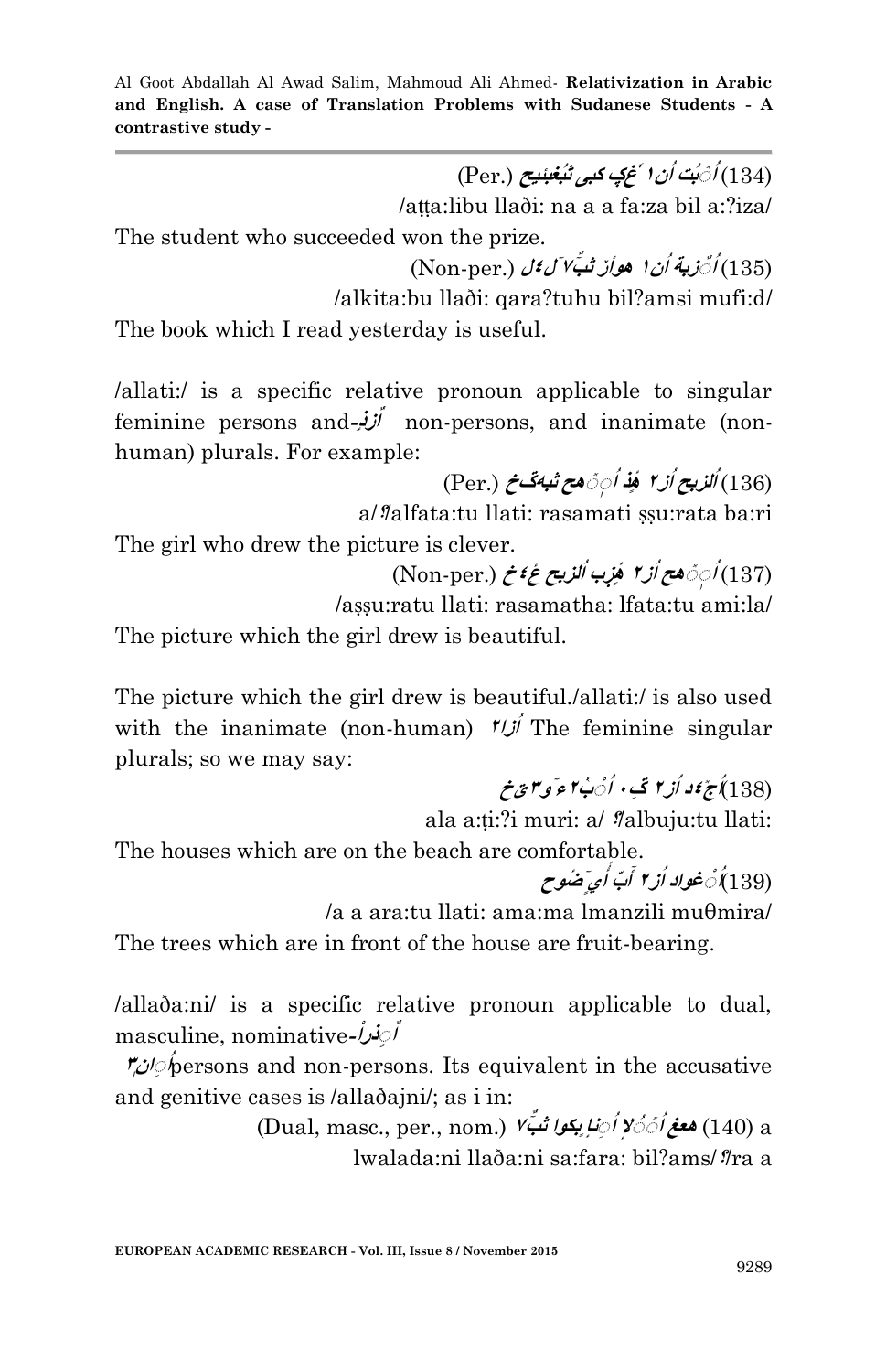The (two) boys who travelled yesterday came back. (Dual, masc., per., acc.) **لٍُ ٍُٞ هً ان ٌٍِ ٖ ًشجة ُ ا** (141) **هثثِر ا ٖ ُ** /qa:baltu lwaladajni allaðajni kataba: ddars/ I met the (two) boys who wrote the lesson. (Dual, masc., per., gen.) **ُ لٍُ ٍٞ ٓإ يجرٛ ٍِ ا ٖ ٌ ُ ا ٖ ً <sup>ن</sup> ًه ُ** (142) **شجة اُ**

/ðahabtu ?ila lwaladajni llaðajni kataba: ddars/ I went to the (two) boys who wrote the lesson.

/allaðajni/ are used for non-persons too; as in: **ٌٍِ ُ ٖ ا** /allaða:ni/ **ٍِناا**and **اُ**

(Dual, masc., non-per., nom.) **نااٍِ ِؼ ٍْٝا بٍ ٛ ب اُ اب <sup>٧</sup> <sup>ا</sup> ٖ ٘جٗ <sup>ا</sup> ُ ْ**(143) اڳوپر آب به اچلا **۳ج ع**ب آ ilmu wa lma:alu huma: llaða:ni jabnija:ni l?umam/**؟**/al Knowledge and money are those (two) which build nations.

(Dual, masc., non-per., acc.) **جثثُ ٌ ٗ ا أؾذ ٍِ** (144) **ا ٖ ً ٍَوا ُ** /aṣla tu lba:bajni llaðajni kusira:/

I repaired the (two) doors which were broken.

Moreover, Elder (1950: 57) states that "The relatives **<sup>ا</sup> ُنأ** /alla i:/, **شاُ إ**/allati:/ (and the other specific relatives) may be used as  **ٍا ا** /man/ and **تاا**/ma:/ without antecedents", e.g.: **نا ًٍهمٖ نبث ؼ ٘ؼغٖ** (160) **ُٔ**

/alla i: jadrusu bi iddin jan a / Whoever studies hard succeeds.

The following table summarizes the forms of specific relative pronouns:

|                     | Masculine                      | Feminine            |
|---------------------|--------------------------------|---------------------|
| Sing, all cases.    | $\overrightarrow{u}$ /allaði:/ | /j۲/allati:/        |
| Dual, nom.          | /allaða:ni/ <i>ان0ا</i>        | /allata:ni/ جانيهُ/ |
| Dual, acc, and gen. | /allaðajni/ مسمع المريك        | /allatajni/ عزبة/   |

**Table 2: Specific Relative Pronouns**

**EUROPEAN ACADEMIC RESEARCH - Vol. III, Issue 8 / November 2015**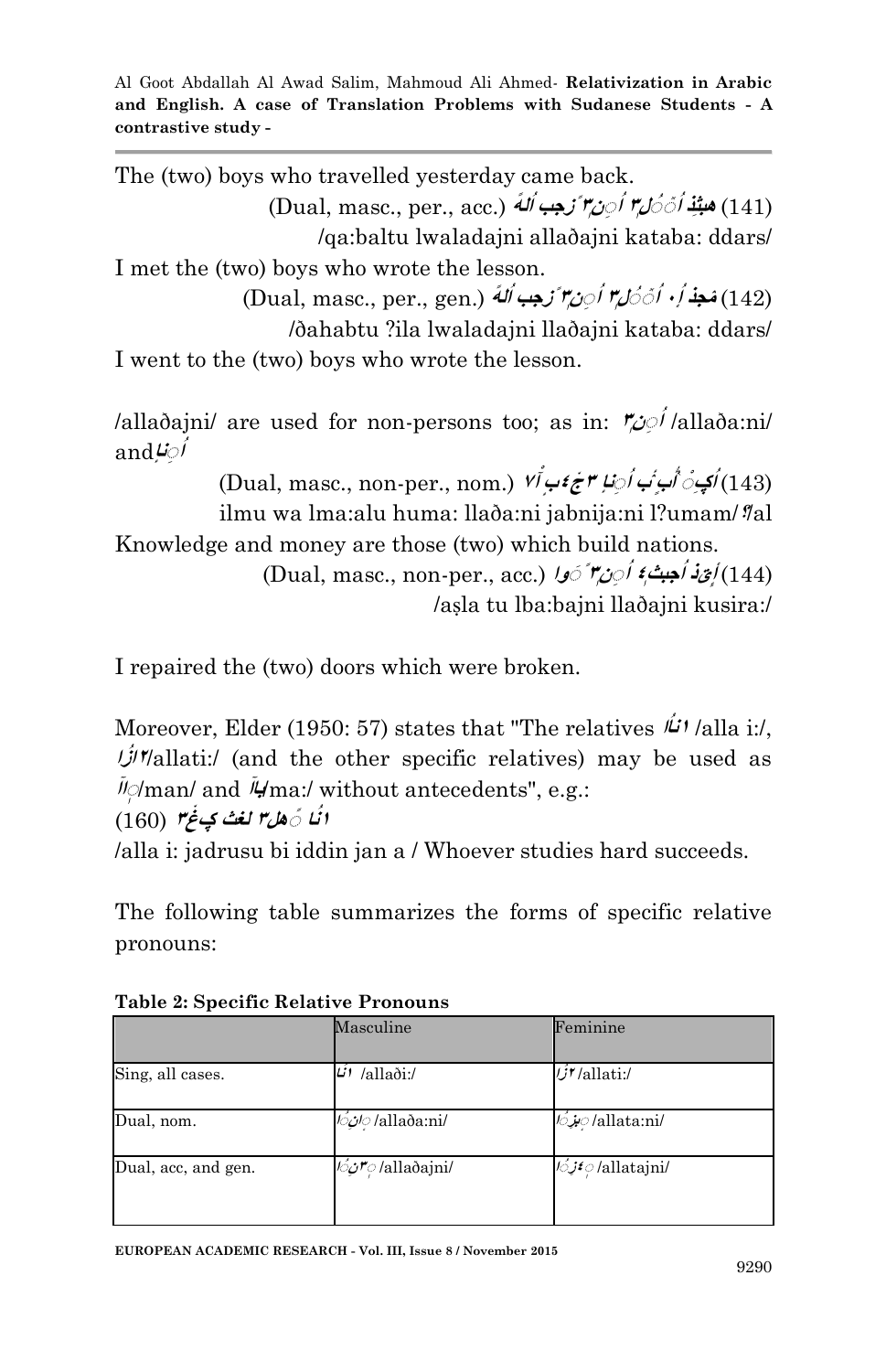| Pl., all grammatical cases $U''$ /alladi:na/<br>(nominative, genitive, and<br>accusative) | $\frac{1}{4}$ Mal?ula/ | /alla:ti:/أردا<br>/alla:?i:/ مئي دا<br>/allawa:ti:/أ <i>الرأ</i><br>$\frac{1}{4}$ Mal?ula/ |  |
|-------------------------------------------------------------------------------------------|------------------------|--------------------------------------------------------------------------------------------|--|
|-------------------------------------------------------------------------------------------|------------------------|--------------------------------------------------------------------------------------------|--|

- **اٌٍ ذٍٟ/ill/** is a colloquial relative pronoun, which exists in most if not all dialects of Arabic, used in reference to all antecedents, regardless of gender, number, case, and person/non-person. Accordingly, it could substitute all relative pronouns in the above mentioned examples. Althogh, this thesis is limited to standard English and Arabic, **اٍُ ِإ**.illi/, which is a colloquial word, is mentioned here because its addition to standard Arabic is a suggestion for a future research (7.3 later).

### **General Relative Pronouns**

General relative pronouns are applicable to both types of gender and to all the numbers. They are six in number;  $\sqrt{ }$ /man/, **تا**/ma: /, **أٍٍ** /al/, **أٔ** /?ajju/, **او** /ða:/, and **ة اي**/ma: a:/.

According to Hassan (1975, Vol. 1: 347) none of these pronouns change even if the antecedent nouns change; and because of this, general relative pronouns are applicable to different kinds of antecedent nouns. The antecedent nouns are clarified and distinguished by the resumptive pronouns which are discussed later. The following is a discussion of the general relative pronouns that are widely used in Arabic.

## **English-Arabic Contrastive Studies**

Contrastive studies of English and Arabic are numerous and they have a long history. They started more than a half century ago. Mukattash (2001: 115) claims that "Arabic-English contrastive studies are not a recent development; their history goes back to the late 1950s". Therefore, in this section some studies are to be referred to in order to shed some light on the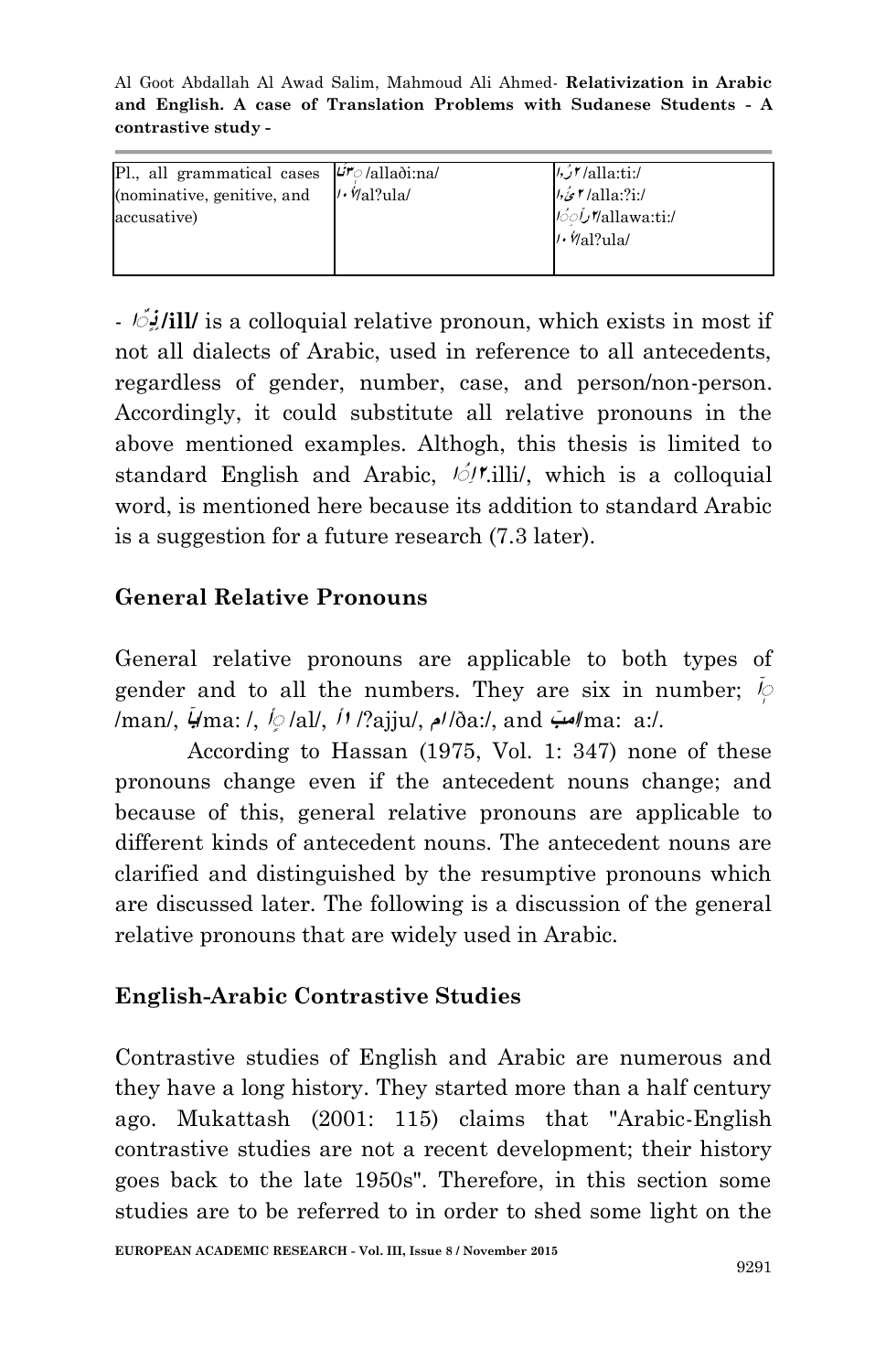importance of this thesis as one of contrastive studies of English and Arabic.

Aziz (1974) compares the phonological features of Iraqi Arabic and English and predicts that the differences between individual sounds and clusters will pose a major problem for Iraqi learners. His conclusion, which is based on empirical research, shows that mispronunciations of the sounds caused by interference of the native language are not many, which contradicts his predictions.

A contrastive study of the phonology of English with that of Jordanian Arabic has been done by Rummuny as quoted in Abu-Jarad (1986: 17). In this study, Rummuny finds that "Jordanian learners of English, for example, will pronounce the English sound /p/ as the Arabic sound /b/ because the NL (Arabic) does not have /p/."

An investigation of English and Arabic in the areas of phonology, vocabulary, and syntax was made by Nasr (1963). In this investigation, he predicts some problems that some Arab students face when learning English. Some of the problems he predicted are the use of the resumptive pronoun in the English relative clause, the use of '*hisself*' instead of 'himself', and '*theirselves*' for 'themselves'. However, according to Abu-Jarad (1986), these predictions have not been empirically proved.

The most comprehensive contrastive study of English and Arabic, according to Elwedyani cited in Abu-Jarad (ibid) was conducted by Catford et al. This comprehensive contrastive study includes phonology, morphology, and syntax. Abu-Jarad (ibid: 18) states that "The results of this comparison predict that the differences between the two languages (English and Arabic) will create an area where NL interference, TL overgeneralization, and fossilization, are most likely to occur."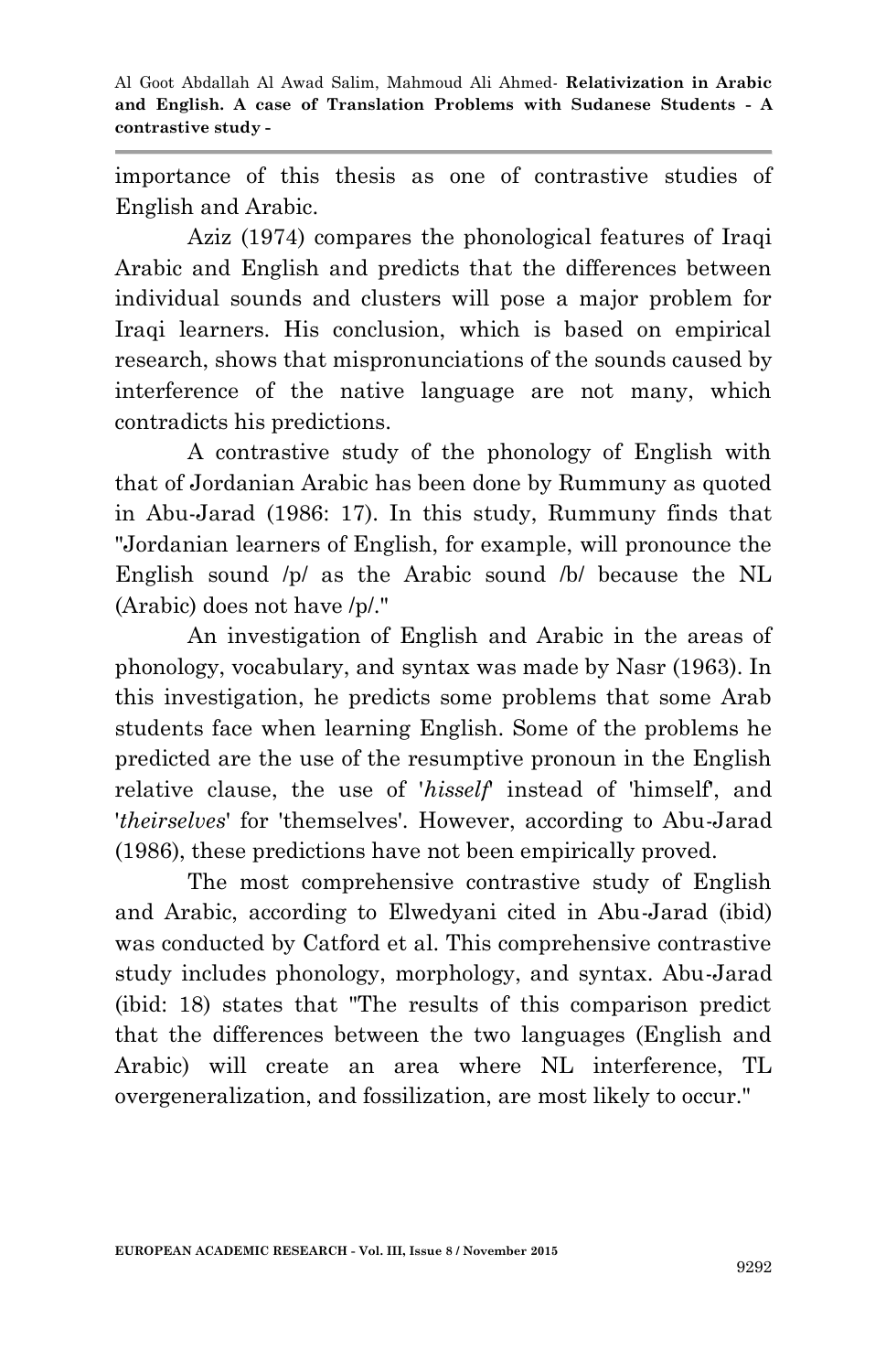#### **Contrastive Studies and Translation**

Contrastive studies are useful not only in second language teaching, but also in translation studies as well. Catford (1965: 20) states that "The theory of translation is concerned with a certain type of relation between languages and is consequently a branch of comparative linguistics". Catford (ibid: 76) also argues that "translation equivalence may occur between sentences, clauses, groups, words and (though rarely) morphemes".

Contrastive and comparative linguistic studies are of great importance to translators and translation students. Translation theory itself is a branch of comparative linguistics (Newmark, 1988). Moreover, James (1980: 4) highlights that "There are … three branches of two-valued (2 languages involved) interlingual linguistics: *translation theory*- which is concerned with the process of text conversion; *error analysis*; and *contrastive analysis*".

In addition, Hatim (1997: 1) states that "One useful way of seeing contrastive linguistics at work is through translation, and an interesting way of looking into the translation process is perhaps through an examination of the kind of decisions which translators make in handling texts. This should enhance our understanding not only of what actually happens when text confronts text, but also… of what it means to be textually competent". Therefore, the decision-making involved in the translation process for the discipline of contrastive linguistics must get to grips with linguistic structures of a syntactic and semantic nature; and also seen not within the sentence and elements below but the sentence and beyond (Hatim, ibid: 11).

Contrastive studies in translation do not only concentrate on texts but also they go further to smaller units in languages such as grammatical structures and/or even lexis. Williams and Chesterman (2002: 90) highlight that "A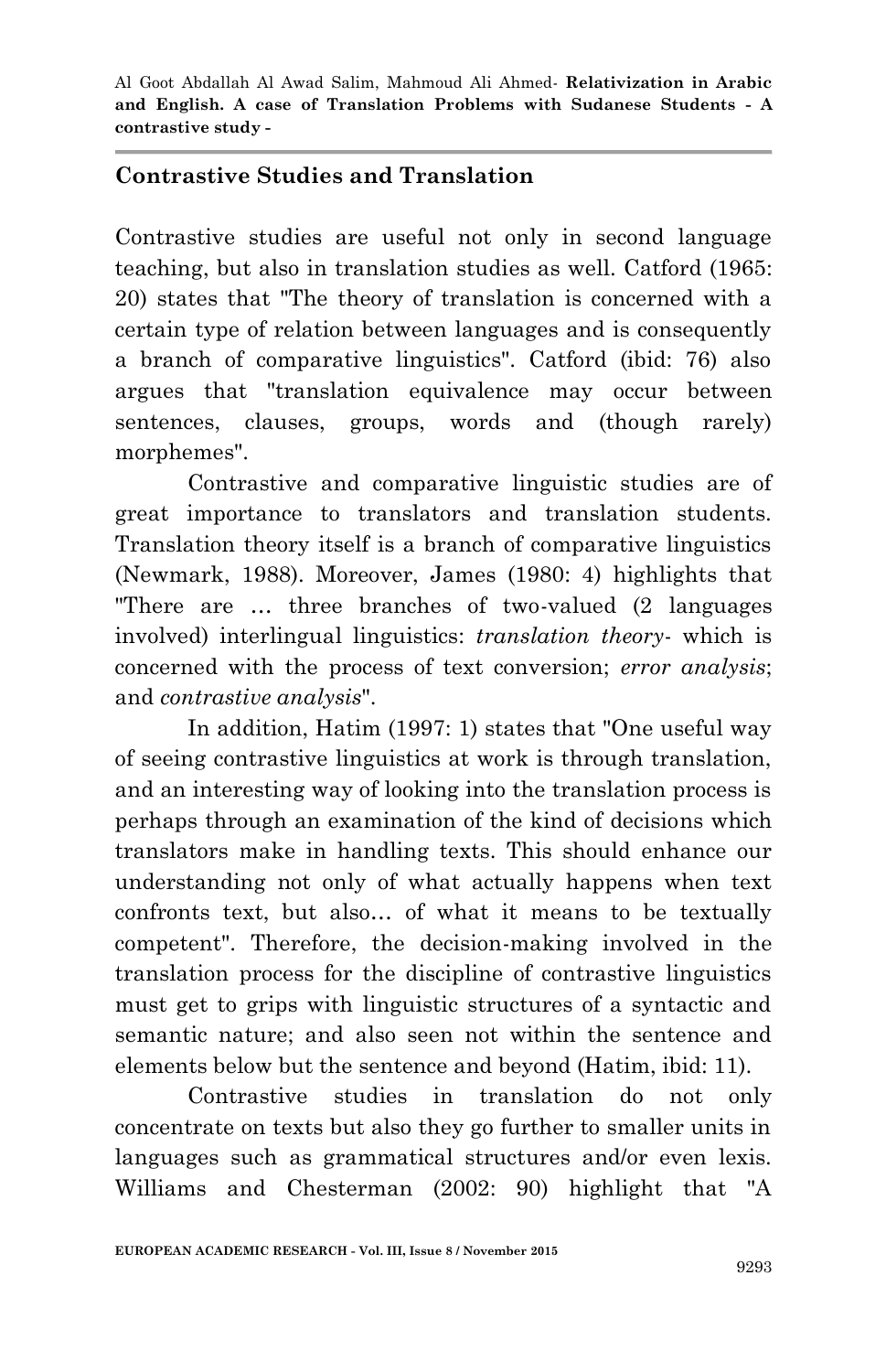contrastive approach might also focus not on texts but on grammatical structures or lexical items, looking for equivalence rules for translating certain structures between a given pair of languages, or for terminology equivalents".

## **Relativization in the World's Languages**

This section deals with the studies of relativization in a number of the world"s languages. The main purpose of this review is to pay special attention to relativization as a universal phenomenon that exists in all human languages. This review of the related literature is organised chronologically as follows:

A syntactic study of relative and comparative clauses was made by Andrews (1975) in which he makes a survey discussing relativization in a number of the world"s languages namely: English, Japanese, Turkish, Eskimo, Samoan, Faroese, Classical Tibetan, Hottentots, Navajo, Warlpiri, Mabuiag, Hindi, Sanskrit, Marathi, Crow, Swahili, Modern Greek, and Persian. Andrews (ibid: 1) claims that this typological survey of relative clauses in the languages of the world directs the attention to the varieties of constituent structure relations between relative clauses and their heads.

Andrews (ibid) adds that this "serves both to convey a general impression of what relative clauses are like in the languages of the world, and to establish certain phenomena that are of theoretical import. One of the most significant of these is that there are relative clauses that cannot be deep structure constituents with the NP they modify, but must be generated in the base at an unbounded distance from those NPs".

Finally, Andrews (ibid: 4) concludes that this discussion gives a useful and valuable picture of the relative clause construction in universal grammar.

Dunbar (1982:154), who discusses some parallel constraints in German and English subordinate clauses, argues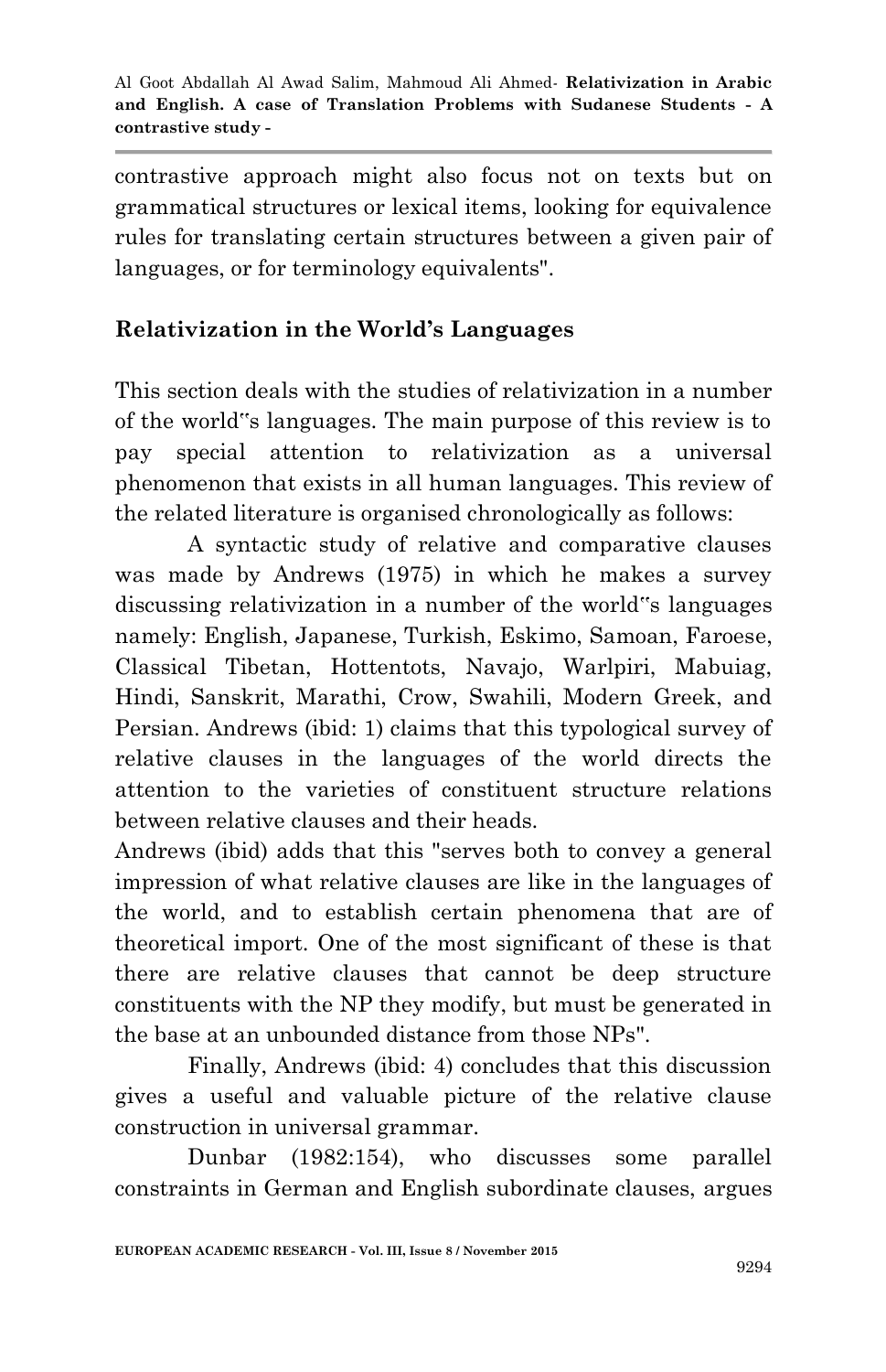that "Further effects of topic switch on German and English syntax can be seen when reviewing the restrictive/nonrestrictive distinction in relative clauses. … it is quite easy to effect a switch of discourse topic after a (coordinate) non-restrictive relative clause, but very difficult after a (subordinate) restrictive relative clause".

After conducting this discussion, Dunbar (ibid: 155) concludes that: Three things have been illustrated in this section: (1) that topic switch in both German and English is more allowable in main clauses than in subordinate clauses, and correspondingly more allowable in non-restrictive than in restrictive relative clauses; (2) that topic switch in German occurs much more readily in conjunct subordinate and relative clauses with paratactic verb-second than the hypotactic verb final order; and (3) that constraints on left dislocation and shift of topic with the English conjunction *because* can be predicted on the basis of whether it translates as paratactic *denn* or as hypotactic *weil*.

Relativization in Chinese has been investigated by Yong (1987). He argues that the aim of his study is "to provide a clear, comprehensive description of relativization in Chinese and present further data from Chinese to form a modest contribution to the growing body of data and formulations for topics on language typology and universals".

Yong (ibid: 85) concludes his study by saying that "The relative clause in Chinese always precedes the head NP it modifies and relative clause formation involves either of the two different processes: deletion and pronominalization of the relativized NP".

Mhinga (1987) has discussed relativization in Tswana and how Tswana relative clauses fit into the Accessibility Hierarchy introduced by Keenan and Comrie.

According to Keenan and Comrie quoted in Mhinga (ibid) "Languages differ in relation to which noun phrase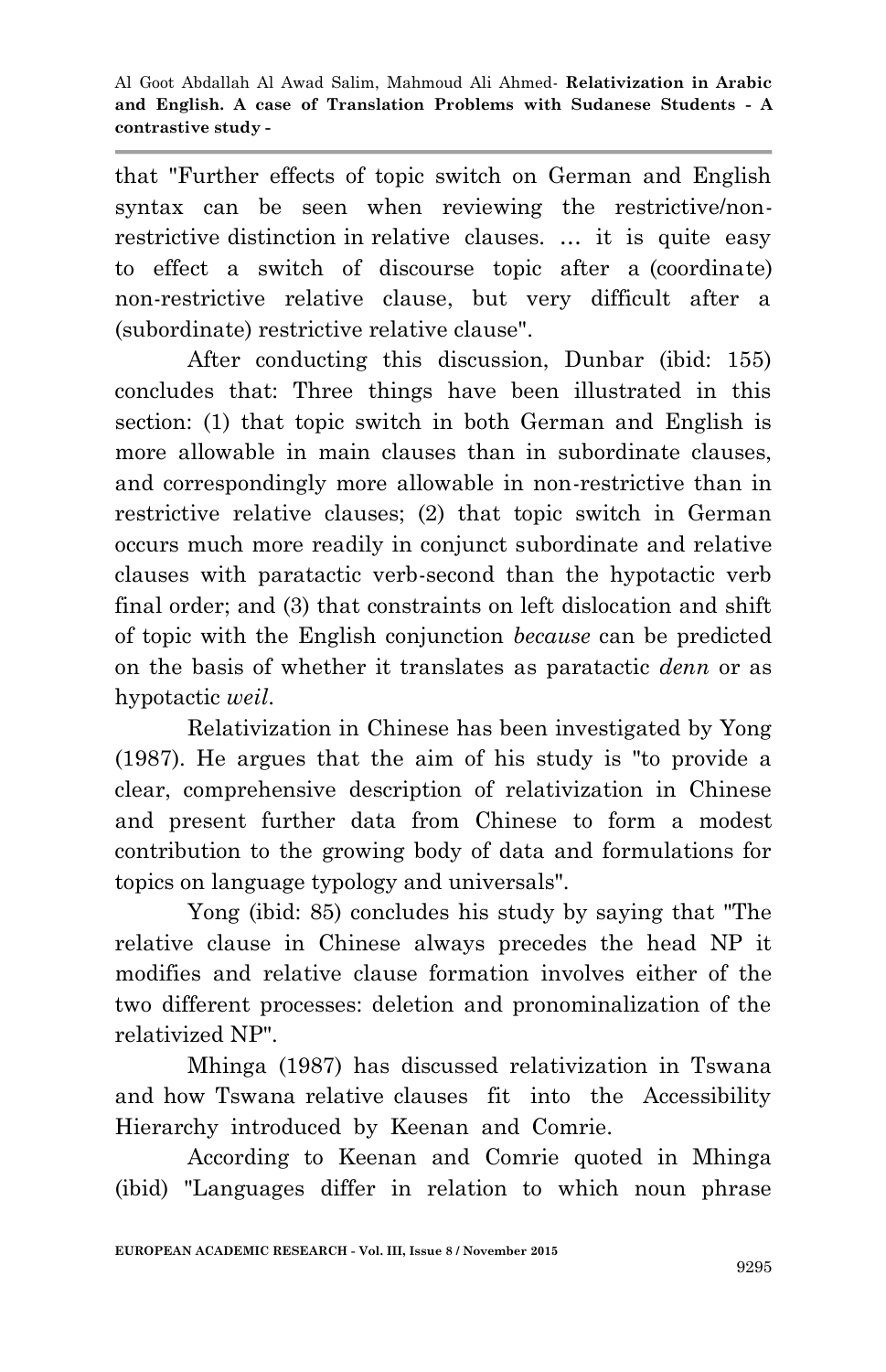position can be relativized. Some relativize all four positions, i.e. subject, direct object, indirect object and the genitive, while others do not".

Mhinga (ibid) also argues that "All languages use clauses to modify nouns, but the syntactic form and the positioning of these relative clauses differs considerably across languages". He (ibid: 2) also claims that "There are two kinds of relatives in Tswana: subject relatives and non-subject relatives".

A study of syntactic properties of restrictive and nonrestrictive relative clauses in Japanese was done by Kameshima (1989). In this study, Kameshima (ibid: 1, 2) claims that "Japanese relative clauses do not have relative pronouns corresponding to wh-words in English which associate the head and a gap in a relative clause… Semantic properties of restrictive and non-restrictive relatives in Japanese are not expressed as overtly as English".

In this study also, Kameshima (ibid) points to:

- What some linguists describe as gapless relatives saying that "restrictive relatives in Japanese in fact require a gap".
- Whether movement is involved in restrictive relatives.
- The analysis of restrictive and non-restrictive relatives distinction in Japanese.
- The existence of the resumptive pronoun in some Japanese relative clauses.

A contrastive analysis of relative pronouns in English and Dutch was made by Amir (1990). Amir (ibid: 62) claims that "One of the distinctive syntactic features of English and Dutch relative pronouns is that they perform two main functions in the relative clauses in which they normally occur. First, they serve as subject, object, or object of preposition in the subordinate clause; and secondly, they, as their name implies,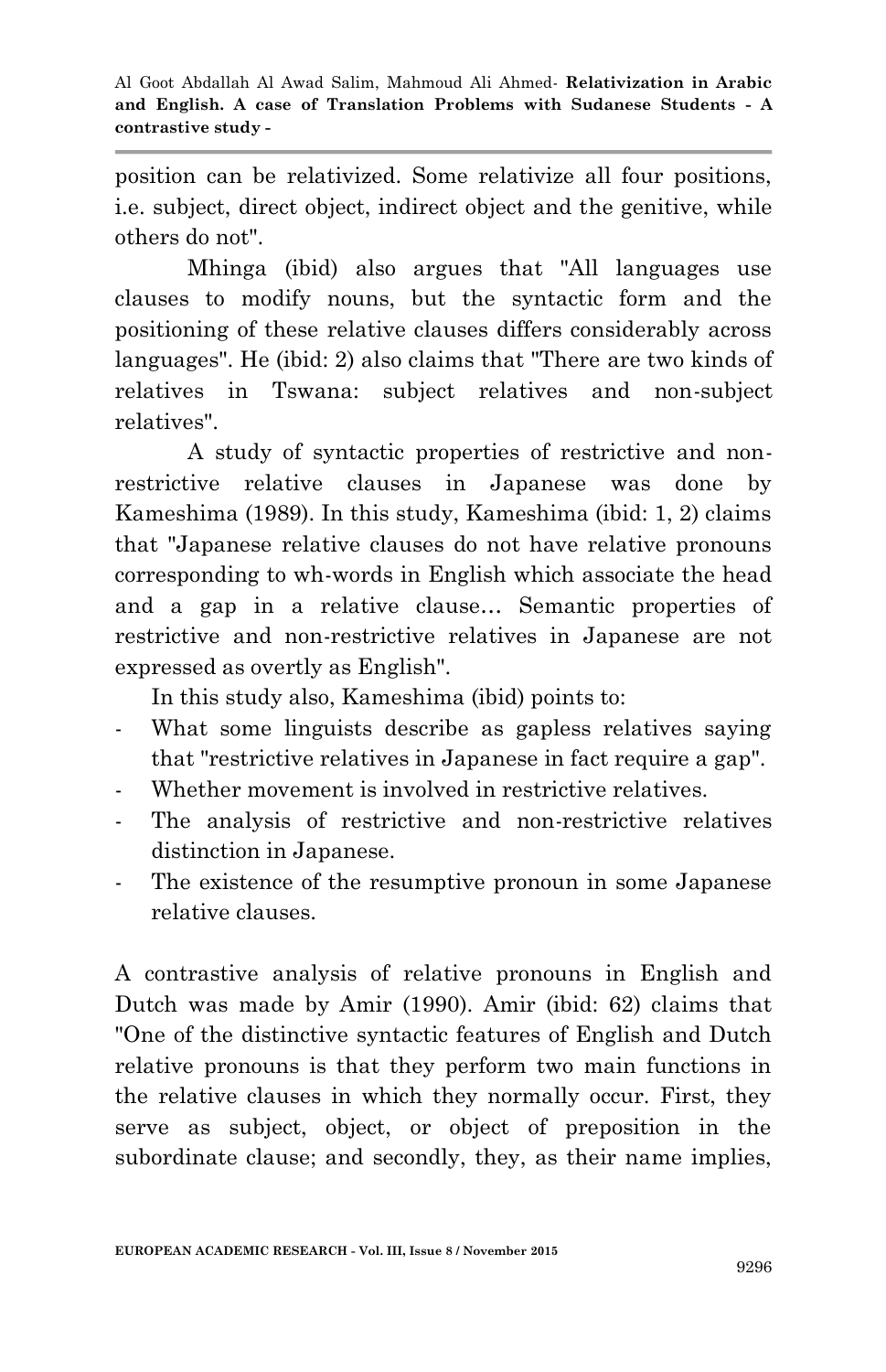act as connectors relating the subordinate clause to the main clause".

Amir (ibid) discusses further, the areas of difficulties that English learners of Dutch and Dutch learners of English encounter in learning relative pronouns. One of the findings of this study is that "English learners of Dutch are likely to transfer relativizer deletion from their MT (mother tongue) into Dutch. One of the reasons is that the word order of such a construction is parallel in these two languages, a phenomenon which may tempt the learners to impose a literal translation of their own construction whenever they use the Dutch one".

A discussion of relativization in English and Korean was done by Lee (1991). In this study, the writer found that

The review of English and Korean RC and related structures… suggests that fundamental principles of UG can account for both English and Korean, in spite of apparent surface differences across these. Cross-linguistic differences appear to lie in morphology (e.g. the fused verb morphology in Korean, or the morphological realisation of Comp), or in language-specific variations relevant to case to assignment in each language, or in the level of representation at which rules apply. They do not lie in the fundamental principles of UG which underlie RC formation in both languages.

A comparison of grammatical categories: nominal number in English and Yucatec was conducted by Lucy (1992). Lucy (ibid: 1, 2) argues that "Without a comparative dimension, nothing can be established about the impact of language differences… The comparison should also be undertaken with a broad understanding both of the attested world-wide range of language types and of the particular cultural context of the specific languages communities being compared". In terms of the comparison of Yucatec and English, Lucy (ibid: 56), focusing on the grammatical category of number, claims that "Both English and Yucatec represent number in the noun phrase and do so in somewhat similar ways: they both mark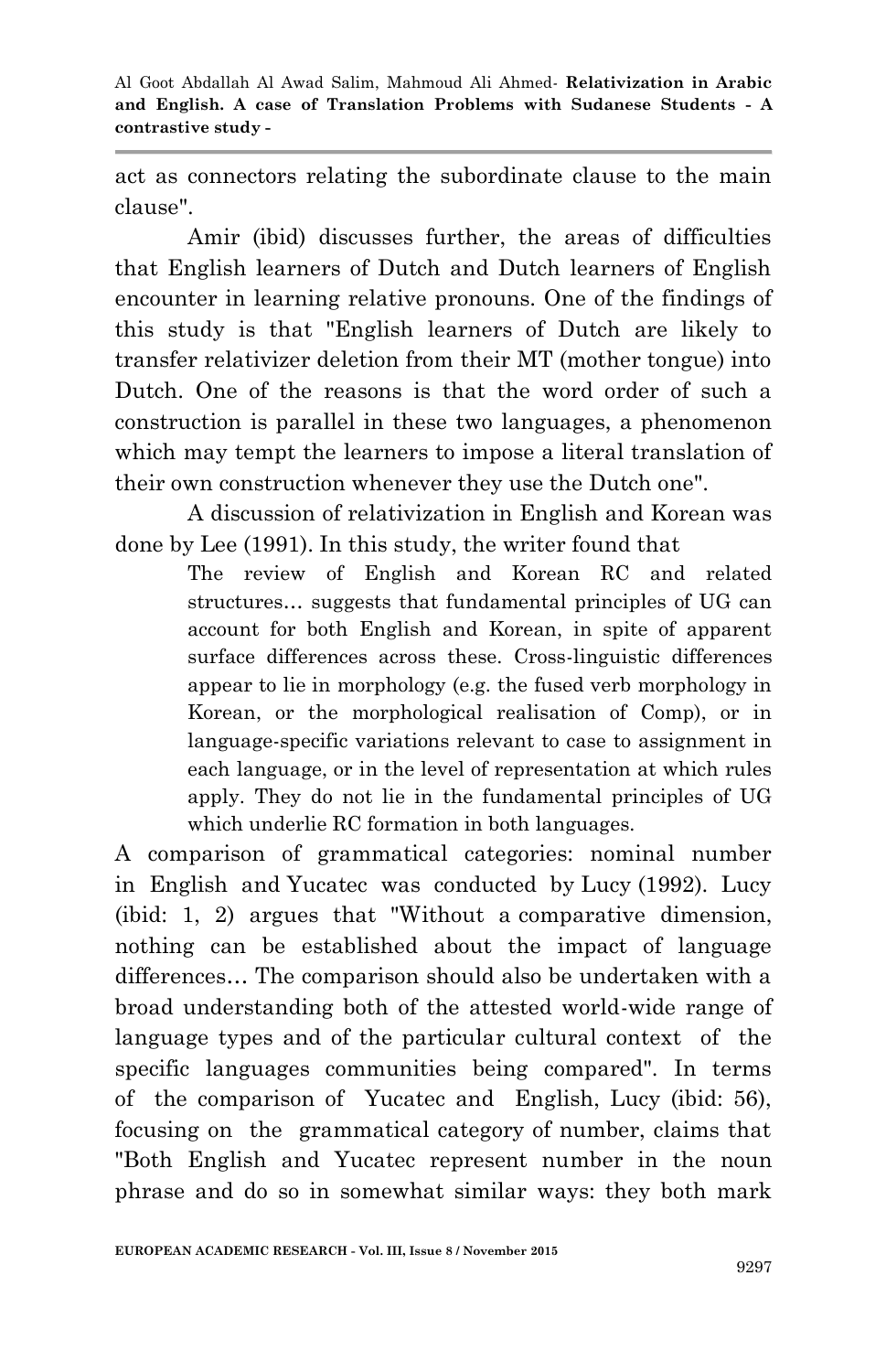plural by inflection and concord, they both mark singular by modification …, and they both provide a variety of specialized modifiers to indicate other number distinctions".

An investigation of the semantics of relative clauses in Korean has been done by Yoon (1994). Yoon concludes that "Korean-type RCs cannot be accounted for by the standard syntactic and semantic approaches available, both because syntactically they lack a syntactic gap and because semantically the relation between an RC and its head noun is not one that is directly describable in the popular approaches". Yoon (ibid: 427) finds further that Korean, along with Chinese and Japanese, has the type of discourse- bound R-relation (relative-relations), while English does not.

Relativization in English and Chinese has been discussed by Ming L Chiu and Lili, (1994: 61, 62). They state that:

> Relativization is a cross-linguistic phenomenon. That is, relativization is to be found in many of the world languages. It may, and does, take different surface forms in different (types of) languages. For example, in English which has the basic S V O order, relativization is postnominal; Chinese is the only S V O language that has the prenominal relativization (the relative clause precedes its antecedent noun).

Relativization in Hindi has been investigated by Dayal (1996: 152) who claims that "Hindi relativization structures are known in typological literature by the name of correlatives… The chief characteristic associated with correlative construction is the possibility of having the relative clause at the periphery of the main clause". Dayal (ibid: 186) concludes that "Hindi correlatives … argue for a more traditional view of restrictive relativization at the NP level".

An investigation of the use of relative clauses in French children's narrative texts was conducted by Jisa and Kern (1998). The results of their study show that "The use of relative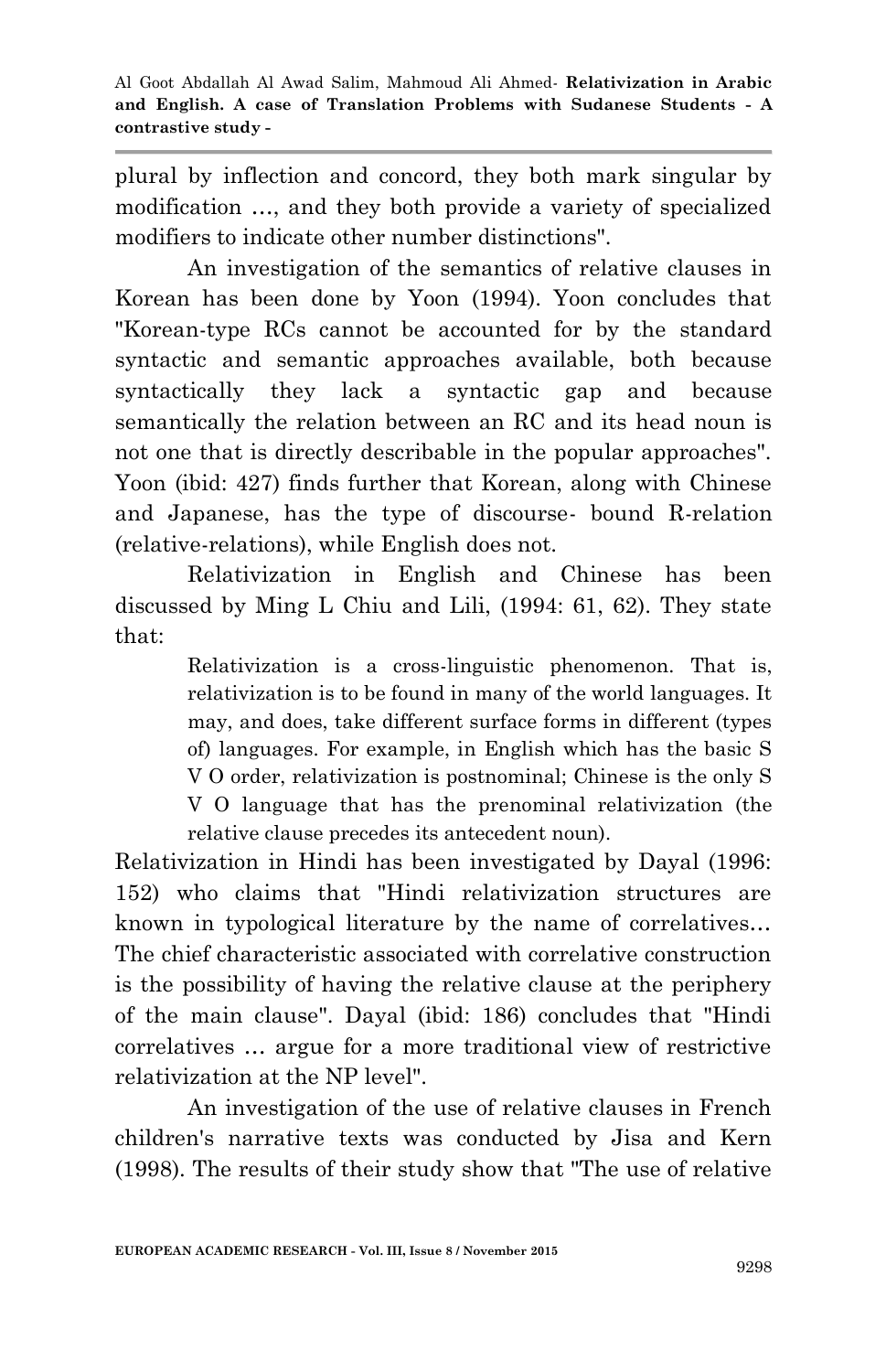clauses in general discourse functions precedes their use in more specific narrative functions".

Alexidou et al (1999: 10) who discuss relativization in Greek argue that "Relative clauses are introduced either by the declinable relative pronoun preceded by the definite article … or by the invariable complementizer/ relativizer".

## **Summary of the Contrastive Study**

Having discussed the similarities and differences between English and Arabic relativization, we can sum up as follows:

- 1- Relative clause formation in English and Arabic is similar in many ways; however, there are certain aspects in which they are distinct.
- 2- The relativization process is basically the same in English and Arabic.
- 3- The position of the relative clause is postnominal in both English and Arabic, i.e. the relative clause always follows the antecedent.
- 4- Restrictive and non-restrictive distinction is a determining factor in English. In Arabic, this distinction is largely irrelevant. However, it must be noted that Arabic uses a conjunction (e.g  $\phi$  /wa/ ,, and  $\phi$ ), not a relative pronoun, to express a non-restrictive relationship where the relative clause refers to the whole or part of the preceding clause or is subsequent to the main clause.
- 5- In both English and Arabic, there are two sets of relative pronouns: major and marginal in English and specific and general in Arabic.
- 6- While English has five different forms of the major relative pronouns, Arabic has eight forms of specific relative pronouns. Arabic has no equivalent to the English major relative pronoun "whose".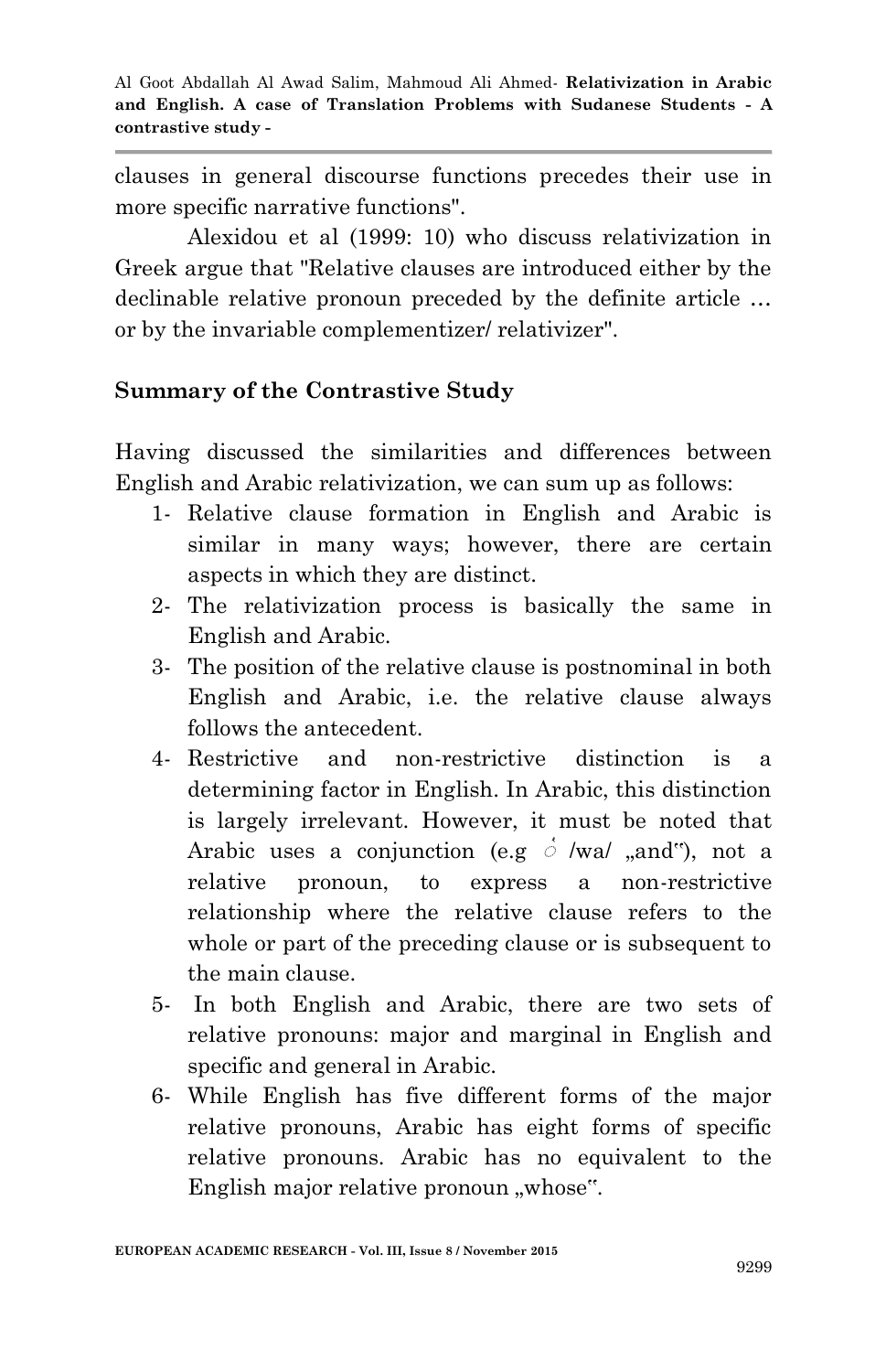- 7- Unlike English, a specific relative pronoun in Arabic agrees with the antecedent in number, gender, and case for the duals.
- 8- Unlike English, prepositions cannot usually precede specific relative pronouns in Arabic especially when the antecedent is explicit. When the antecedent is implied, prepositions may precede specific relative pronouns in Arabic.
- 9- A specific relative pronoun in Arabic is used only with definite antecedents whereas in English it is used with both definite and indefinite antecedents.
- 10- Both English marginal relative pronouns and Arabic general relative pronouns are used for some other purposes such as in interrogative sentences.
- 11- As in English, Arabic general relative pronouns are not distinguished by grammatical categories of gender, number, and case.
- 12- English and Arabic relative pronouns differ in the grammatical categories of gender, number, case, and person/non-person.
- 13- A basic difference between English and Arabic in relativization is the use in Arabic of a personal pronoun connected to the end of the clause. This pronoun is called the resumptive pronoun and it generally agrees with the antecedent in number, gender and case.
- 14- English and Arabic agree in their use of relative clauses. i.e. relative clauses have the same functions in both English and Arabic.

## **Conclusion and Findings**

The findings of this study show that some Sudanese university students at Sudan University of Science & Technology encountered a degree of difficulty in translating relative clauses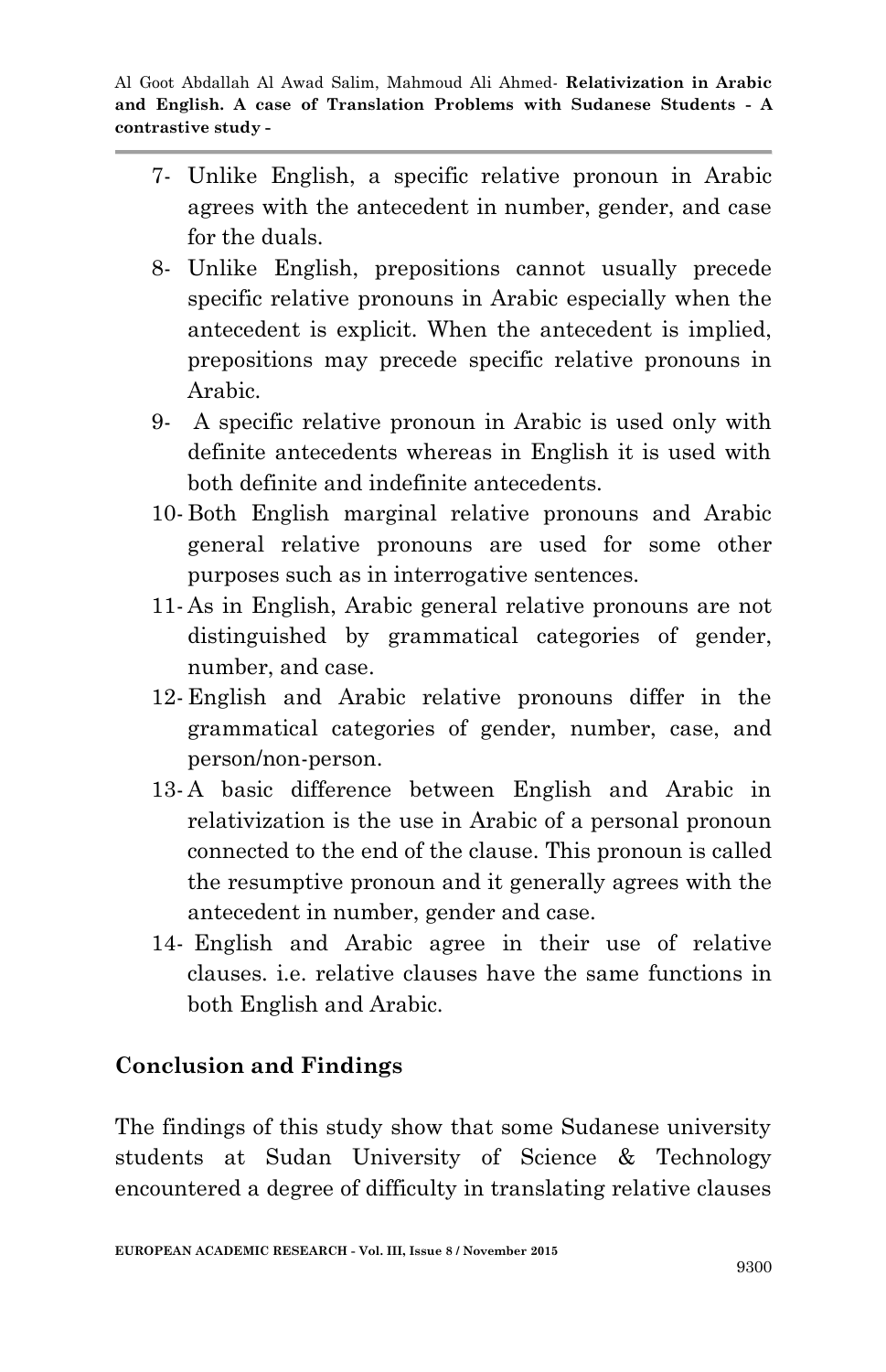from English into Arabic and vice versa. In addition, the findings indicate that the students under investigation have a clear and obvious weakness in both English and Arabic, which could be considered a negative indication of the level and quality of the teaching program in the university where this study was conducted. Moreover, the findings of the pre and post-test used in data collection for this study have provided no indication that the two tests were not done in a proper way. In contrast, the findings have shown that the two tests were welldesigned and administered properly, which proves the validity and reliability of the results of this study and its usefulness for the students of Sudan University where the empirical part of this research was conducted.

Judging by the errors which the students made in translating the texts presented to them, the errors may be attributed to some problems such as: unfamiliarity with English marginal and Arabic general relative pronouns; differences between English and Arabic in the grammatical categories of gender, number, case, and person/non person; over adoption of literal translation; interlingual transfer; lack of competence in the grammar of both languages; the lack of oneto-one correspondent relative pronouns between English and Arabic; and most importantly the translation teaching program at Sudan University of Science & Technology where the empirical part of this study was conducted.

The results of this study have shown that one obvious reason for such errors was the differences between the language systems of English and Arabic. It also have shown that some difficulties were due to some limitations in the translation teaching at Sudanese Universities and Sudan University in particular. It was also shown that the students" level is not up to the mark in either English or Arabic and they lack competence in the grammar of both languages. It has also been proven that the aims of this study have been successfully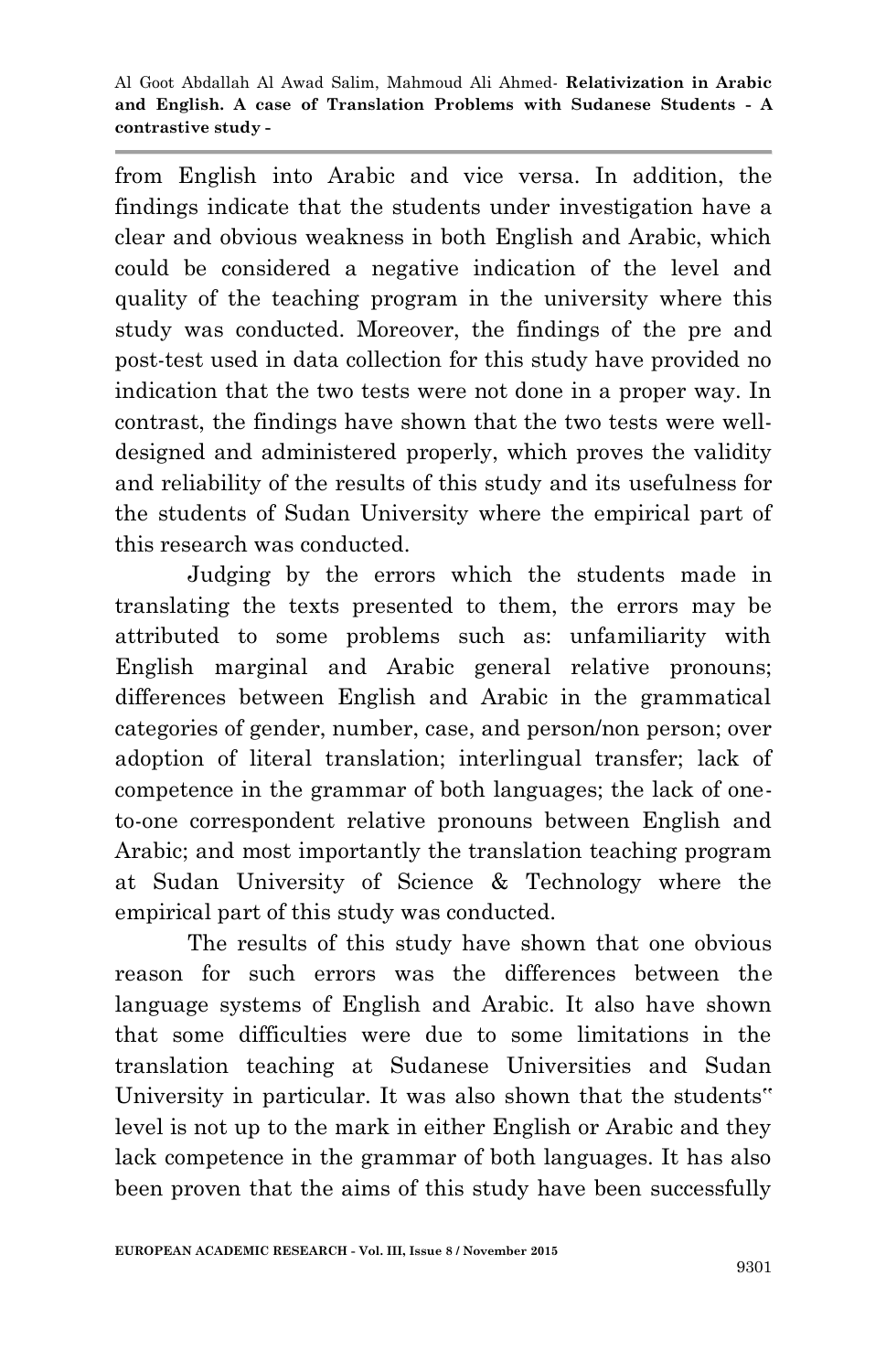achieved. Therefore, the researcher hopes that the results of this study would be taken into consideration as a step forward towards improving the students" level and competence as well as in developing the translation teaching program at Sudan University of Science & Technology. Finally, this paper, to the best of my knowledge, is the first to deal with relativization in English and Arabic in detail and to shed some light on the link between contrastive linguistics and translation studies.

#### **REFERENCES**

- Alexidou, Artemis et al. Eds (1999). *Studies in Greek Syntax*. Dordrecht: Kluwer Academic Publishers.
- Amir, H. S. (1990). *A Contrastive Analysis of English and Dutch Personal, Possessive and Relative Pronouns*. Unpublished MA dissertation. Durham: Durham University.
- Andrews, Avery D. (1975). *Studies in the Syntax of Relative and Comparative Clauses.* London and New York: Garland Publishing, Inc.
- Aziz, Yowell (1974). "Some Problems of English Consonant Sounds for Iraqi Learners". *English Language Teaching Journal.* 29. 166-168.
- Badawi, Elsaid; Carter, M. G.; and Gully, A. (2004). *Modern Written Arabic*. London and New York: Routledge.
- Biber, Douglas et al. (1999). *Longman Grammar of Spoken and Written English.* 2nd ed. Guangzhou: Longman Group.
- Catford, J. C. (1965). A *Linguistic Theory of Translation*. Oxford: Oxford University Press.
- Dayal, Veneeta (1996). *Locality in WH Quantification*. Dordrecht: Kluwer Academic Publishers.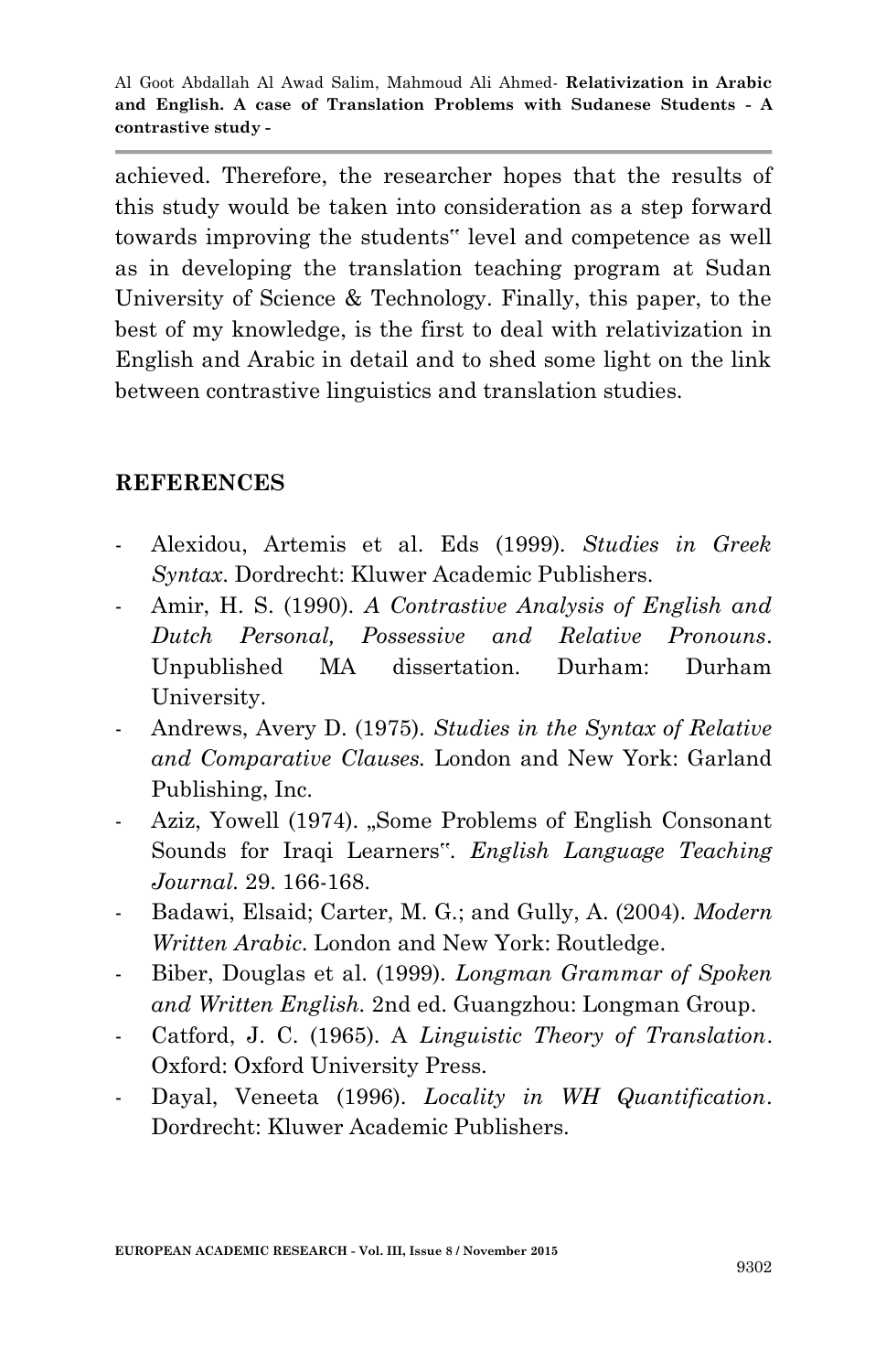- Dickins, James. (2009). ..Relative Clauses in Sudanese Arabic". In *Journal of Semitic Studies*. Oxford: Oxford University Press.
- Dunbar, Ronald W. (1982). "Discourse Pragmatics and Contrastive Analysis: Some Parallel Constraints on German and English Subordinate Clauses". West Virginia University. In Lohens, Walter and Hopkins, Edwin (Eds). *The Contrastive Grammar of English and German*. Ann Arbor, Michigan: Karoma Publishers.
- Dixon, R. M. W. (1992). *A New Approach to English Grammar on Semantic Principles*. Oxford: Oxford University Press.
- Eckersly, C. E. and Eckersly, J. M. (1974). *Comprehensive English Grammar*. London: Longman.
- Elder, E. E. (1950). *Arabic Grammar: Inductive Method*. Cairo: American University at Cairo.
- Fowler, R. (1971). *An Introduction to Transformational Syntax.* London and Southampton: Routledge and Kegan Paul Ltd.
- Govande, Ajit Santosh. "What Is an Appositive Clause", http://www.englishforums.com/English/WhatIsAppositiveCl ause/3/bnqdx/Post.htm, (retrieved 20 November 2010).
- Greenbaum, Sidney (1991). *An Introduction to English Grammar*. London: Longman.
- Greenbaum, Sidney (1996). *Oxford English Grammar*. Oxford: Oxford University Press.
- Hamadallah, R. and Tushyeh, H. (1998). "A contrastive analysis of English and Arabic in relativization". *Papers and Studies in Contrastive Linguistics*. Vol/34: 141-151. Paznon.
- Hassan, Abbass (1975). /anna w alwa:fi:/ [*The Comprehensive Grammar*]. Vol/1. Cairo: Dar Almaarif.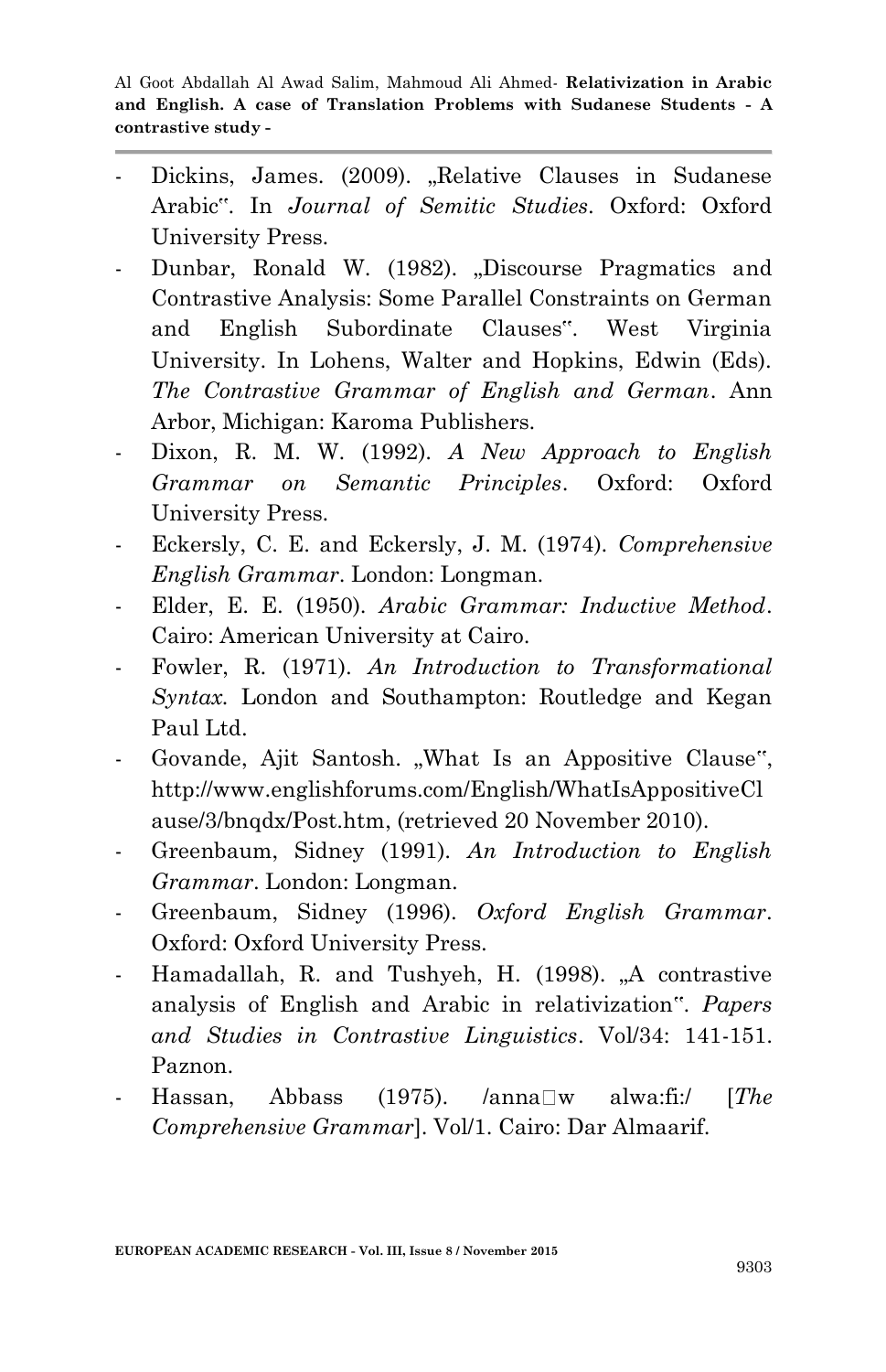- Hatim, Basil (1997). *Communication Across Cultures: Translation Theory and Contrastive Text Linguistics*. Exeter: University of Exeter Press.
- Hudson, Richard (1990). *English Word Grammar*. Chicago: Basil Blackwell.
- James, Carl (1980). *Contrastive Analysis*. London: Longman Group Ltd.
- Jisa, Harriet and Kern, Sophie (1988). *Relative Clauses in French Children's Narrative Texts.* Cambridge: Cambridge University Press.
- Kameshima, Nanako (1989). *The Syntax of Restrictive and Nonrestrictive Relative Clauses in Japanese*. PhD Thesis. University of Wisconsin-Madison.
- Lee, Kwee-Ock (1991). *On the First Language Acquisition of Relative Clauses in Korean: The Universal Structure of Comp*. PhD Thesis. Cornell University.
- Leech, Geoffrey and Svartvik, Jan (1977). *A Communicative Grammar of English*. Hong Kong: Longman.
- Lucy, John A. (1992). *Grammatical Categories and Cognition: A Case Study of the Linguistic Relativity Hypothesis*. Cambridge and New York: Cambridge University Press.
- Miller, Jim (2002). *An Introduction to English Syntax*. Edinburgh: Edinburgh University Press.
- Ming, Li Chiu and Lili (1994). "Relativization in English and Chinese". *Papers and Studies in Contrastive Linguistics.* Vol 29:61-74. Paznon.
- Mhinga, Sina S. (1989). *Relativization in Tswana*. Unpublished MA dissertation. Durham: Durham University.
- Mukattash, Lewis (2001). "Some Remarks on Arabic-English Contrastive Studies". *Pozan Studies in Contemporary Linguistics.* 37. School of English, Pozan: Adam Mickiewicz University.